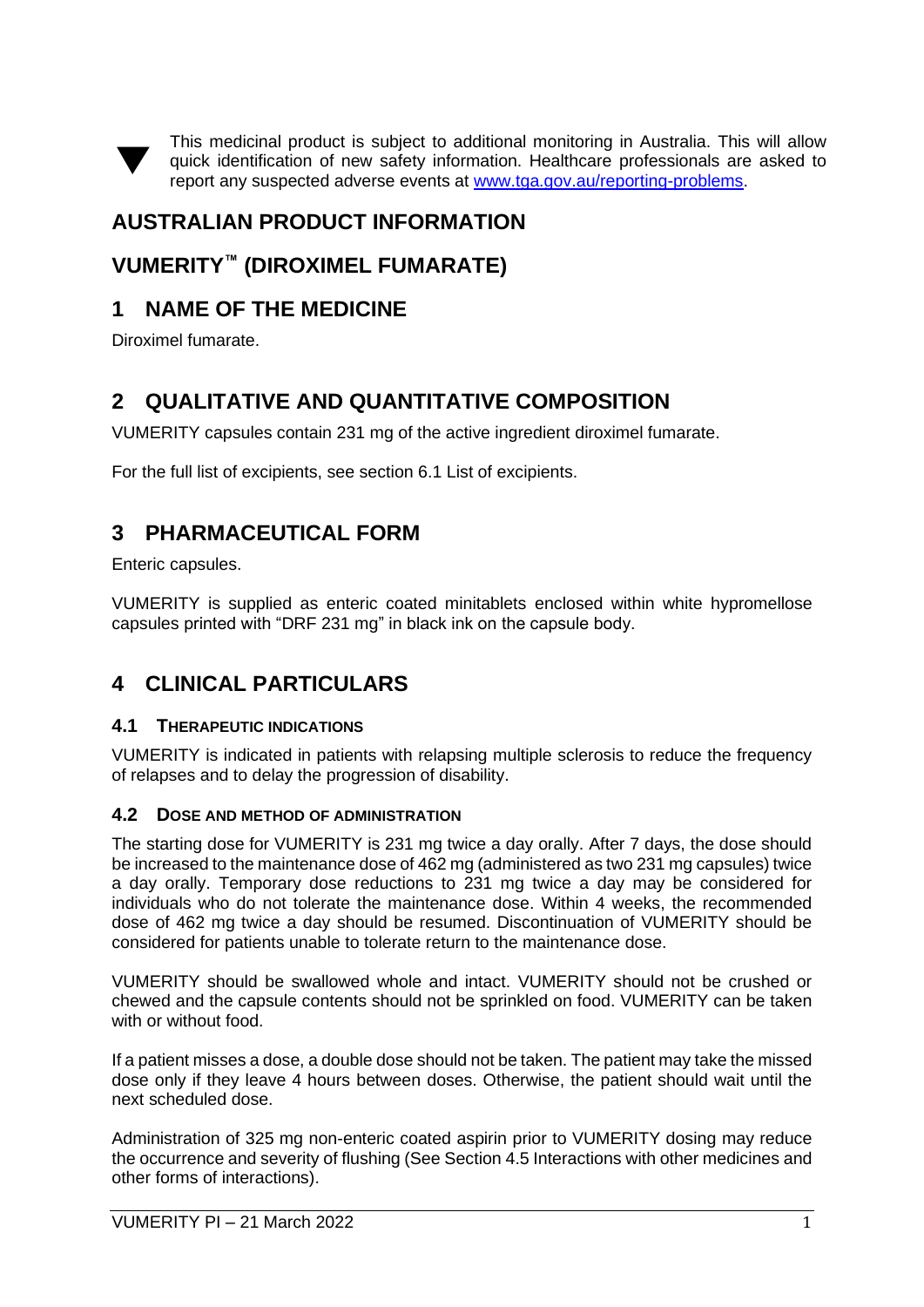### **Renal or hepatic impairment**

A single-dose clinical study of VUMERITY was conducted in patients with mild, moderate, and severe renal impairment. Degree of renal impairment had no effect on exposure to monomethyl fumarate (MMF). Therefore, no dosage adjustment is necessary in patients with renal impairment (see Section 5.2 Pharmacokinetic properties). Long-term safety of VUMERITY has not been studied in patients with moderate or severe renal impairment. The adverse event profile in subjects with mild renal impairment did not identify new safety concerns as compared to subjects with no renal impairment in EVOLVE-MS-1, the ongoing, 96-week, open label study with VUMERITY (see Section 5.2 Pharmacokinetic properties).

VUMERITY has not been studied in patients with hepatic impairment. Based on clinical pharmacology studies, no dose adjustments are needed.

### **4.3 CONTRAINDICATIONS**

VUMERITY is contraindicated in patients with known hypersensitivity to diroximel fumarate, any excipients in this product, or other fumaric acid derivatives.

Suspected or confirmed Progressive Multifocal Leukoencephalopathy (PML).

#### **4.4 SPECIAL WARNINGS AND PRECAUTIONS FOR USE**

VUMERITY and TECFIDERA® are metabolised to monomethyl fumarate upon oral administration (see Section 4.2 Dose and method of administration). The risks associated with VUMERITY are expected to be similar to those reported for dimethyl fumarate, even though not all the risks listed below have been observed specifically with VUMERITY.

#### **Infection**

Decreases in lymphocyte counts observed in patients treated with TECFIDERA in clinical trials were not associated with increased frequencies of infections. However, due to the risk of serious, possibly fatal infection, patients who develop lymphopenia as a result of treatment with VUMERITY require close monitoring. Patients should be instructed to report symptoms of infection to their physician. For patients with signs and symptoms of serious infections, interrupting treatment with VUMERITY should be considered until the infection(s) resolves.

Serious cases of herpes zoster have occurred with TECFIDERA, including disseminated herpes zoster, herpes zoster ophthalmicus, herpes zoster meningoencephalitis and herpes zoster meningomyelitis. These events may occur at any time during treatment. Monitor patients on VUMERITY for signs and symptoms of herpes zoster. If herpes zoster occurs, appropriate treatment for herpes zoster should be administered. Consider withholding VUMERITY treatment in patients with serious infections until the infection has resolved (see Section 4.8 Adverse effects, Post-marketing experience).

### **Lymphopenia**

VUMERITY may decrease lymphocyte counts (see Section 4.8 Adverse effects [Undesirable effects]). In EVOLVE-MS-1, the 96-week, open label clinical study with VUMERITY, VUMERITY was discontinued in patients with confirmed lymphocyte counts  $<$  0.5 x 10<sup>9</sup>/L which persisted for ≥ 4 weeks. In an interim analysis of this study, 12.3% of patients (n=129) had lymphocyte counts ≥0.5 x 10<sup>9</sup>/L and <0.8 x 10<sup>9</sup>/L for at least 6 months, 1.5% (n=16) of patients discontinued VUMERITY due to confirmed lymphocyte counts < $0.5 \times 10^9$ /L which persisted for  $\geq$  4 weeks, and an additional 0.5% (n=5) of patients who discontinued treatment with VUMERITY due to low lymphocyte or leukocyte counts had at least one lymphocyte value of  $< 0.5 \times 10^9$ /L.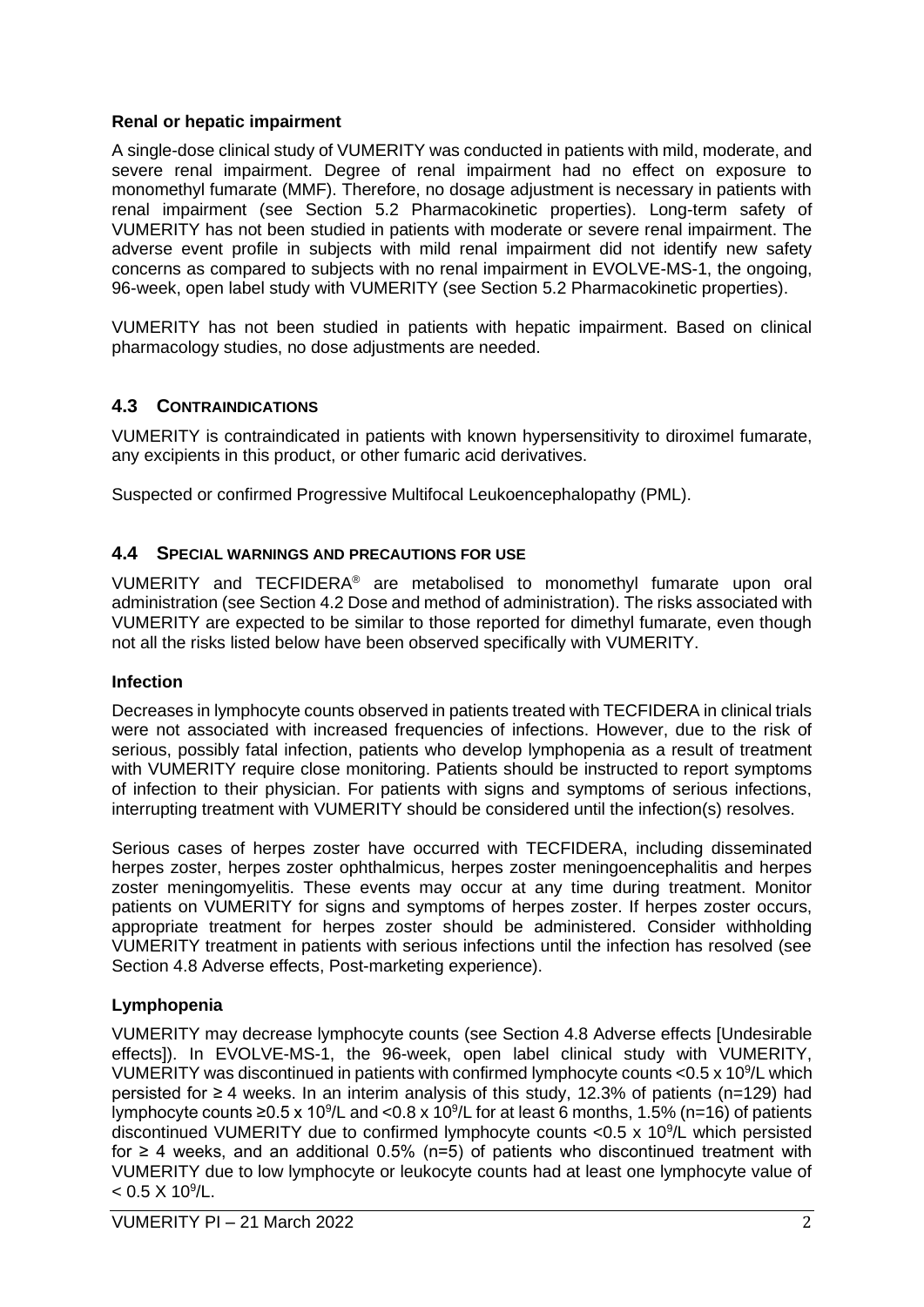In the TECFIDERA multiple sclerosis (MS) placebo-controlled trials, mean lymphocyte counts decreased by approximately 30% during the first year of treatment with TECFIDERA and then remained stable. WBC counts < 3.0 x 10<sup>9</sup>/L and lymphocyte counts <  $0.5 \times 10^9$ /L were reported in 6 to 7% of subjects given TECFIDERA.Prior to initiating treatment with VUMERITY, a recent complete blood count (CBC) including lymphocytes (i.e. within 6 months) is recommended. A CBC, including lymphocytes, is also recommended, after 6 months of treatment and every 6 to 12 months thereafter, and as clinically indicated. In clinical studies of TECFIDERA, 9% of patients had lymphocyte counts  $\geq 0.5 \times 10^9$ /L and <0.8 x 10<sup>9</sup>/L for at least six months. 2% experienced lymphocyte counts < 0.5 x 10<sup>9</sup>/L, for at least six months and in this group the majority of lymphocyte counts remained < $0.5 \times 10^9$ /L with continued therapy.

Consider interruption of VUMERITY in patients with lymphocyte counts  $<$  0.5 x 10<sup>9</sup>/L persisting for more than six months. Lymphocytes counts should be followed until recovery. Assess the benefit/risk in patients that experience moderate lymphopenia for more than 6 months.

Interrupting treatment should be considered in patients with serious infections until the infection(s) resolved. VUMERITY has not been studied in patients with pre-existing low lymphocyte counts and caution should be exercised when treating these patients.

#### **Magnetic resonance imaging (MRI)**

Before initiating treatment, a baseline MRI should be available (usually within 3 months) as a reference. The need for further MRI scanning should be considered in accordance with national recommendations. MRI imaging may be considered as part of increased vigilance in patients considered at increased risk of PML. In case of clinical suspicion of PML, MRI should be performed immediately for diagnostic purposes.

#### **Progressive Multifocal Leukoencephalopathy**

PML has been reported in patients treated with dimethyl fumarate. PML is an opportunistic infection caused by John Cunningham virus (JCV), which may be fatal or result in severe disability.

PML cases have occurred with dimethyl fumarate and other medicinal products containing fumarates in the setting of lymphopenia (lymphocyte counts below lower limit of normal [LLN]). Prolonged moderate to severe lymphopenia appears to increase the risk of PML with dimethyl fumarate, however, risk cannot be excluded in patients with mild lymphopenia.

Additional factors that might contribute to an increased risk for PML in the setting of lymphopenia are:

- duration of VUMERITY therapy. Cases of PML have occurred after approximately 1 to 5 years of dimethyl fumarate treatment, although the exact relationship with duration of treatment is unknown
- profound decreases in CD4+ and especially in CD8+ T cell counts, which are important for immunological defense (see section 4.8 Adverse effects [Undesirable effects]), and
- prior immunosuppressive or immunomodulatory therapy (see below).

Physicians should evaluate their patients to determine if the symptoms are indicative of neurological dysfunction and, if so, whether these symptoms are typical of MS or possibly suggestive of PML.

At the first sign or symptom suggestive of PML, VUMERITY should be withheld and appropriate diagnostic evaluations, including determination of JCV DNA in cerebrospinal fluid (CSF) by quantitative polymerase chain reaction (PCR) methodology, need to be performed. The symptoms of PML may be similar to an MS relapse. Typical symptoms associated with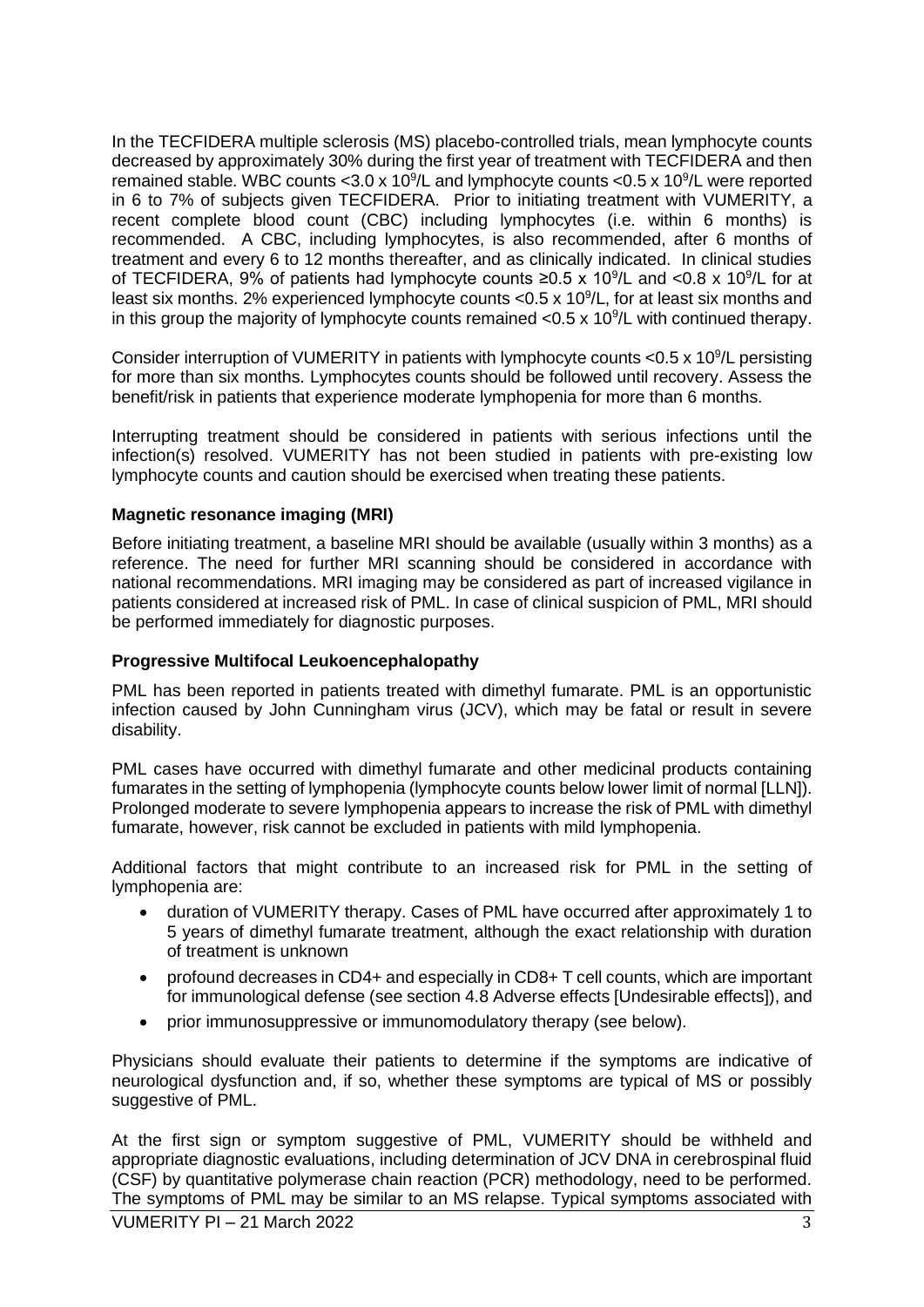PML are diverse, progress over days to weeks, and include progressive weakness on one side of the body or clumsiness of limbs, disturbance of vision, and changes in thinking, memory, and orientation leading to confusion and personality changes. Physicians should be particularly alert to symptoms suggestive of PML that the patient may not notice. Patients should also be advised to inform their partner or caregivers about their treatment, since they may notice symptoms that the patient is not aware of.

PML can only occur in the presence of a JCV infection. It should be considered that the influence of lymphopenia on the accuracy of serum anti-JCV antibody testing has not been studied in dimethyl fumarate or VUMERITY treated patients. It should also be noted that a negative anti-JCV antibody test (in the presence of normal lymphocyte counts) does not preclude the possibility of subsequent JCV infection.

If a patient develops PML, VUMERITY must be permanently discontinued.

#### **Prior treatment with immunosuppressive or immunomodulating therapies**

No studies have been performed evaluating the efficacy and safety of diroximel fumarate when switching patients from other disease modifying therapies. The contribution of prior immunosuppressive therapy to the development of PML is possible.

PML cases have occurred in patients who had previously been treated with natalizumab, for which PML is an established risk. Physicians should be aware that cases of PML occurring following recent discontinuation of natalizumab may not have lymphopenia.

In addition, a majority of confirmed PML cases with dimethyl fumarate occurred in patients with prior immunomodulatory treatment.

When switching patients from another disease modifying therapy to VUMERITY, the half-life and mechanism of action of the other therapy should be considered in order to avoid an additive immune effect while at the same time, reducing the risk of reactivation of MS. A complete blood count is recommended prior to treatment initiation and regularly during treatment (see Lymphopenia above).

### **Flushing**

In dimethyl fumarate pivotal clinical trials, 3 patients out of a total of 2,560 patients treated with dimethyl fumarate experienced serious flushing symptoms that were probable hypersensitivity or anaphylactoid reactions. These adverse reactions were not life-threatening but led to hospitalisation. Prescribers and patients should be alert to this possibility in the event of severe flushing reactions with VUMERITY (see sections 4.2 Dose and method of administration, 4.5 Interactions with other medicines and other forms of interactions and 4.8 Adverse effects [Undesirable effects]).

Data from healthy volunteer studies suggest that dimethyl fumarate-associated flushing is likely to be prostaglandin mediated. A short course of treatment with 75 mg non-enteric coated aspirin may be beneficial in patients affected by intolerable flushing (see section 4.5 Interactions with other medicines and other forms of interactions). In two healthy volunteer studies, the occurrence and severity of flushing over the dosing period was reduced.

### **Anaphylactic reactions**

Cases of anaphylaxis have been reported following TECFIDERA administration. These reactions generally occurred after the first dose, but may occur at any time during treatment, and may be serious and life threatening. Patients should be instructed to discontinue VUMERITY and seek immediate medical care if they experience signs or symptoms of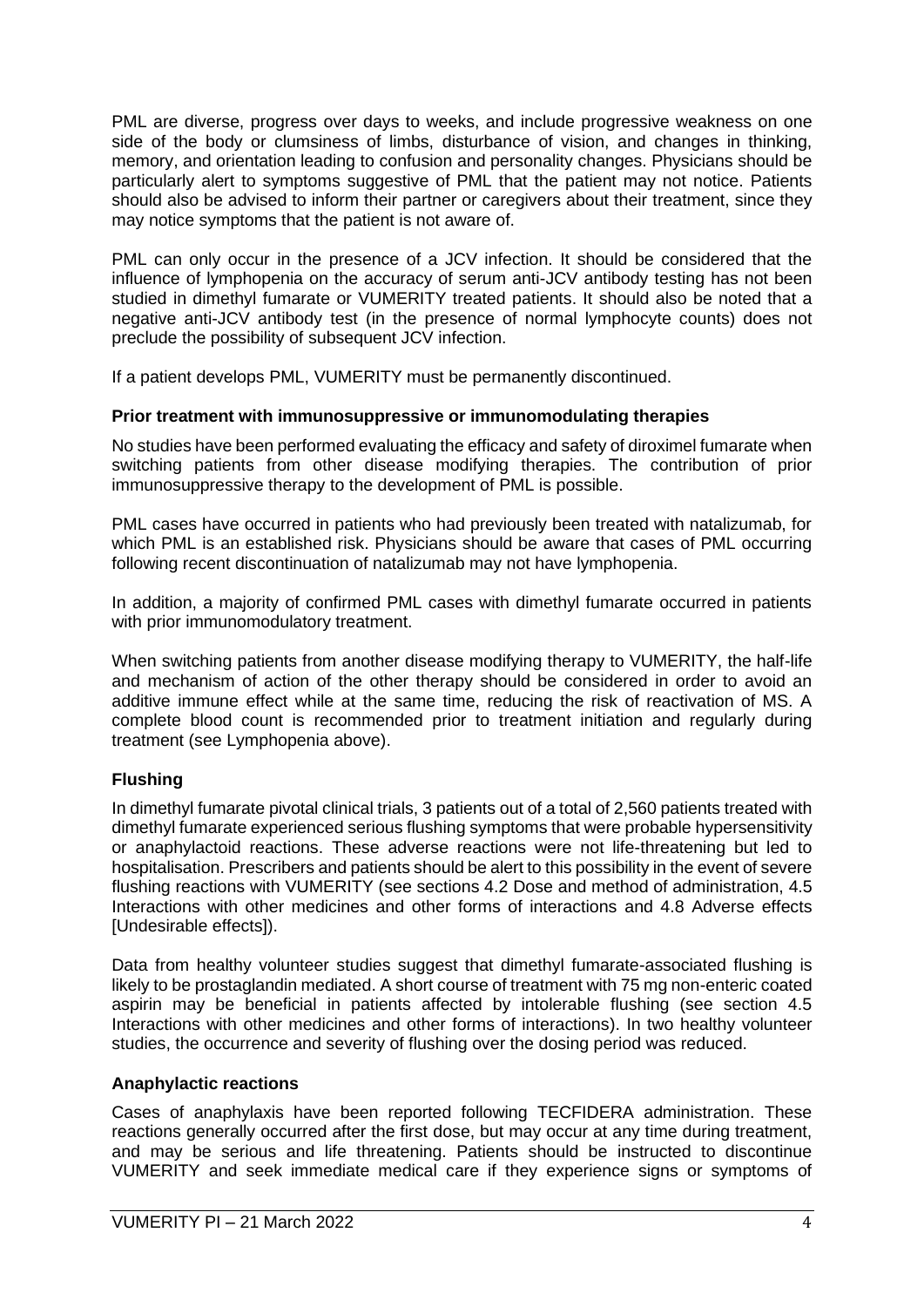anaphylaxis. Treatment should not be restarted (see Section 4.8 Adverse effects, Postmarketing experience).

#### **Vaccination**

Patients taking VUMERITY may receive non-live vaccines (see Section 4.5 Interactions with other medicines and other forms of interactions). The safety of administration of live attenuated vaccines during treatment with VUMERITY has not been evaluated in clinical trials. Live vaccines have a potential risk of clinical infection and are not recommended during treatment with VUMERITY.

#### **Effects on renal function**

In clinical trials with patients with MS, adverse events of proteinuria (proteinuria, microalbuminuria and urine albumin present) were reported at slightly higher frequencies in patients treated with TECFIDERA compared to patients that received placebo. The significance of these clinical observations is not known at this time.

Prior to initiating treatment with VUMERITY, urinalysis should be available (within 6 months prior to starting therapy). During treatment, urinalysis is recommended annually and as clinically indicated.

The use of VUMERITY in patients who receive chronic treatment with medications that are associated with potential nephrotoxic risk (e.g., aminoglycosides, diuretics, NSAIDs, lithium) has not been evaluated. Therefore, caution should be exercised if VUMERITY is used in patients receiving chronic treatment with such medications.

#### **Effects on liver function**

In clinical studies, high post-baseline values were observed mostly for ALT and AST, and more frequently in the VUMERITY group (25.9% and 15.8%) vs. the TECFIDERA group (16.4% and 9.0%) respectively.

Drug-induced liver injury, including liver enzyme increase ( $\geq$  3 x upper limit of normal (ULN)) and elevation of total bilirubin levels ( $\geq 2 \times$  ULN) can result from treatment with dimethyl fumarate. The time to onset can be directly, several weeks or longer. Resolution of the adverse reactions has been observed after treatment was discontinued. Assessment of serum aminotransferases (e.g. alanine aminotransferase (ALT), aspartate aminotransferase (AST)) and total bilirubin levels are recommended prior to treatment initiation and during treatment as clinically indicated.

#### **Use in hepatic impairment**

Based on pharmacokinetic findings, no dose adjustment is necessary for patients with hepatic impairment.

Diroximel fumarate has not been studied in patients with hepatic impairment. Caution should be used when considering treatment in patients with severe hepatic impairment (see sections 4.2 Dose and Method of Administration – Renal or Hepatic Impairment and 5.2 Pharmacokinetic Properties – Hepatic Impairment).

### **Treatment initiation**

Treatment should be started gradually to reduce the occurrence of flushing and gastrointestinal adverse reactions (see section 4.2 Dose and method of administration).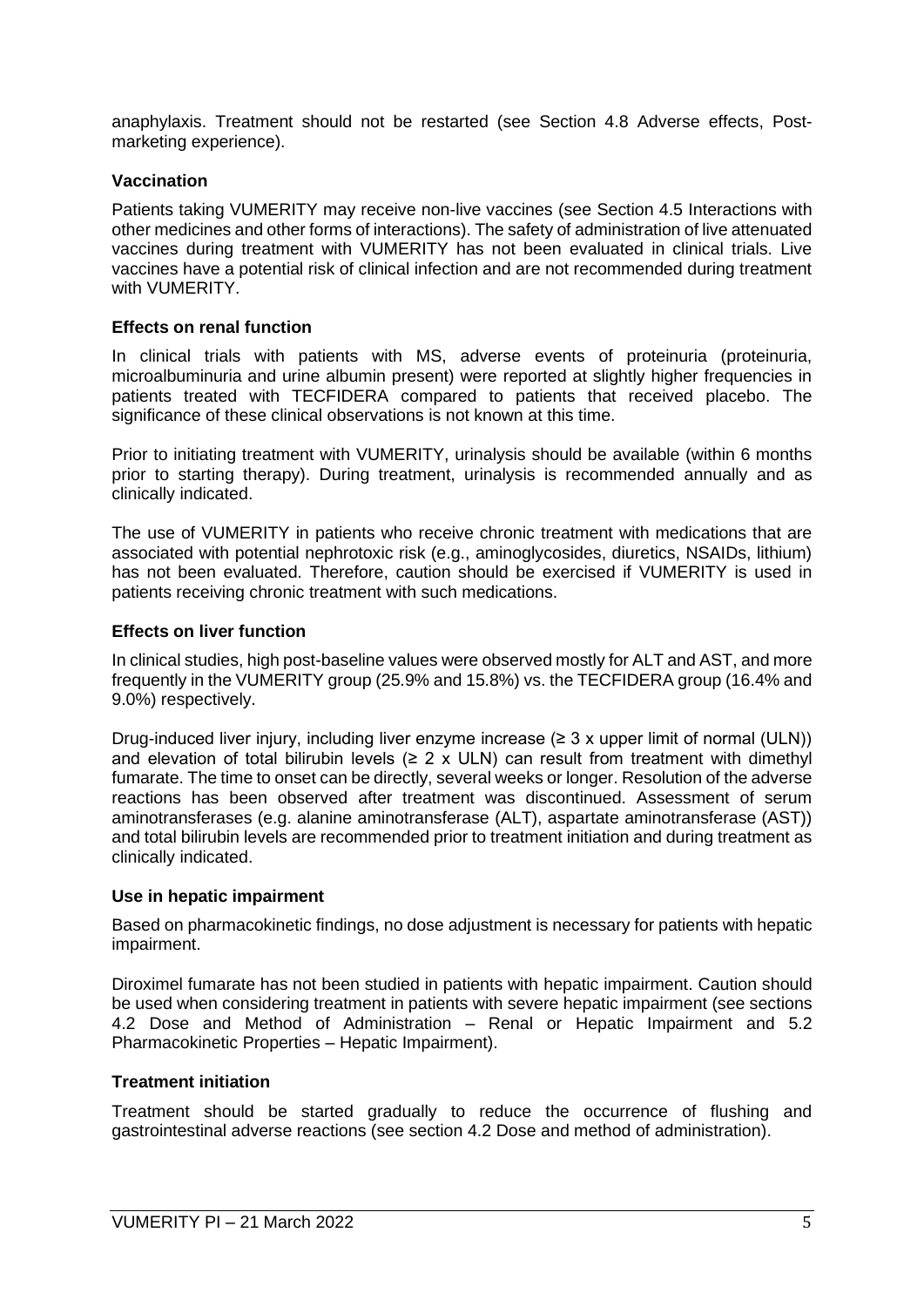#### **Fanconi syndrome**

Cases of Fanconi syndrome have been reported for a medicinal product containing dimethyl fumarate in combination with other fumaric acid esters. Early diagnosis of Fanconi syndrome and discontinuation of VUMERITY treatment are important to prevent the onset of renal impairment and osteomalacia, as the syndrome is usually reversible. The most important signs are: proteinuria, glucosuria (with normal blood sugar levels), hyperaminoaciduria and phosphaturia (possibly concurrent with hypophosphatemia). Progression might involve symptoms such as polyuria, polydipsia and proximal muscle weakness. In rare cases, hypophosphataemic osteomalacia with non-localised bone pain, elevated alkaline phosphatase in serum and stress fractures may occur. Importantly, Fanconi syndrome can occur without elevated creatinine levels or low glomerular filtration rate. In case of unclear symptoms, Fanconi syndrome should be considered and appropriate examinations should be performed.

### **Use in the elderly**

There are limited data available for the use of VUMERITY in patients aged 65 years and over, therefore it is unknown whether elderly patients respond differently to younger patients.

#### **Paediatric use**

The safety and effectiveness of VUMERITY in paediatric patients with MS below the age of 18 have not been established. In a juvenile rat study, effects on bone geometry and density were seen in animals treated orally with 600 mg/kg/day diroximel fumarate. Exposures to monomethyl fumarate and HES were 6 times the AUC at the MRHD of diroximel fumarate.

#### **Effects on laboratory tests**

There are no data available on whether VUMERITY interferes with laboratory tests.

#### **4.5 INTERACTIONS WITH OTHER MEDICINES AND OTHER FORMS OF INTERACTIONS**

During treatment with VUMERITY, simultaneous use of other fumaric acid derivatives (topical or systemic) should be avoided as such clinical scenarios have not been studied. Do not administer VUMERITY concomitantly with dimethyl fumarate.

In humans, diroximel fumarate is extensively metabolised by esterases before it reaches the systemic circulation and further metabolism occurs through the tricarboxylic acid (TCA) cycle, with no involvement of the cytochrome P450 (CYP) system. Potential drug interaction risks were not identified from *in vitro* CYP-inhibition and induction studies, or studies of the protein binding of diroximel fumarate and its active metabolite monomethyl fumarate.

A pharmacokinetic (PK) study with digoxin has been performed with diroximel fumarate (VUMERITY) and showed that diroximel fumarate and its metabolites did not inhibit Pglycoprotein (P-gp) *in vivo*. The major metabolites of diroximel fumarate, the active monomethyl fumarate and the inactive 2-hydroxyethyl succinimide HES, did not inhibit P-gp, BCRP, MATE1, MATE2-K, OAT1, OAT3, OCT1, OCT2, OATP1B1 or OATP1B3 *in vitro*. Based on *in vitro* data, MMF is not predicted to inhibit BSEP and HES is not expected to inhibit OCT1 at the maximum clinical dose. HES was not a substrate for P-gp, BCRP, MATE1, MATE2K, OAT1, OAT3 or OCT2 and MMF is not a substrate for P-gp.

Although not studied with VUMERITY, a PK study with a combined oral contraceptive has been performed with dimethyl fumarate. There were no relevant effects of dimethyl fumarate on the PK profile of norelgestromin and ethinyl oestradiol. No interaction studies have been performed with oral contraceptives containing other progestogens; however, an effect of VUMERITY on their exposure is not expected.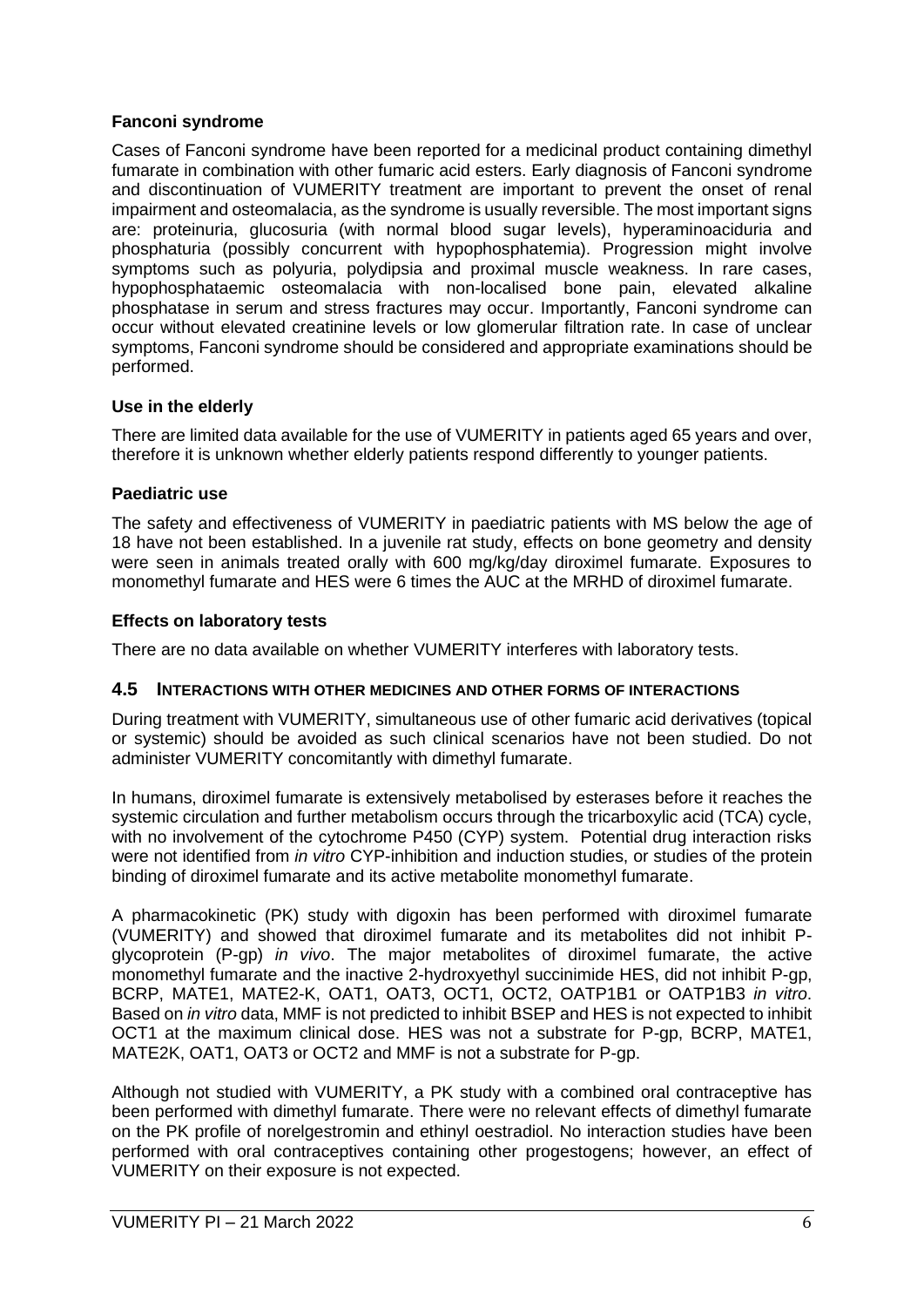Commonly used drugs in patients with MS, intramuscular (IM) interferon beta-1a and glatiramer acetate (GA), were clinically tested for potential drug-interactions with TECFIDERA and did not alter the pharmacokinetic profile of TECFIDERA. Aspirin (non-enteric coated), 325 mg, when administered approximately 30 minutes before TECFIDERA, did not alter the pharmacokinetic profile of TECFIDERA.

Patients treated with TECFIDERA were able to mount an effective immune response to inactivated neoantigen (first vaccination), recall antigen (re-exposure), or polysaccharide antigen in a clinical study in patients with relapsing forms of MS. This response was comparable to patients treated with non-pegylated interferons. Patients taking VUMERITY may receive non-live vaccines. No clinical data are available on the efficacy and safety of live attenuated vaccines in patients taking VUMERITY.

Diroximel fumarate has not been studied in combination with anti-neoplastic or immunosuppressive therapies and caution should, therefore, be used during concomitant administration. In MS clinical studies, the concomitant treatment of relapses with a short course of intravenous corticosteroids was not associated with a clinically relevant increase of infection.

### **4.6 FERTILITY, PREGNANCY AND LACTATION**

### **Effects on fertility**

Data from nonclinical studies do not suggest that VUMERITY would be associated with an increased risk of reduced fertility.

Diroximel fumarate did not impair fertility in rats when administered orally to males up to 400 mg/kg/day and to females up to 450 mg/kg/day (monomethyl fumarate and HES exposures were each up to approximately 6x in males and 7x in females, relative to exposure at the maximum recommended human dose [MRHD] of diroximel fumarate on an AUC basis).

### **Use in pregnancy – Category B3**

There are no adequate and well-controlled studies in pregnant women. VUMERITY is not recommended during pregnancy and in women of childbearing potential not using appropriate contraception. The effects of VUMERITY on labour and delivery are unknown.

Animal developmental toxicity studies indicated adverse embryofetal effects, likely secondary to maternal toxicity.

Oral administration of diroximel fumarate (up to 400 mg/kg/day) to pregnant rats throughout organogenesis resulted in lower fetal body weights and an increase in fetal skeletal variations at the highest dose tested, which was associated with maternal toxicity. Plasma exposures (AUC) for MMF and HES (the major circulating drug-related compound in humans) at the noeffect dose (100 mg/kg/day) for adverse effects on embryofetal development were each approximately 2 times those in humans at the MRHD.

Oral administration of diroximel fumarate (up to 350 mg/kg/day) to pregnant rabbits throughout organogenesis resulted in an increase in fetal skeletal malformations at the mid and high doses and lower fetal body weight and increases in embryofetal death and fetal skeletal variations at the highest dose tested. The mid and high dose was associated with maternal toxicity. Plasma exposures (AUC) for MMF and HES at the no-effect dose (50 mg/kg/day) for adverse effects on embryofetal development were 1.4× and 0.7×, respectively, those in humans at the MRHD.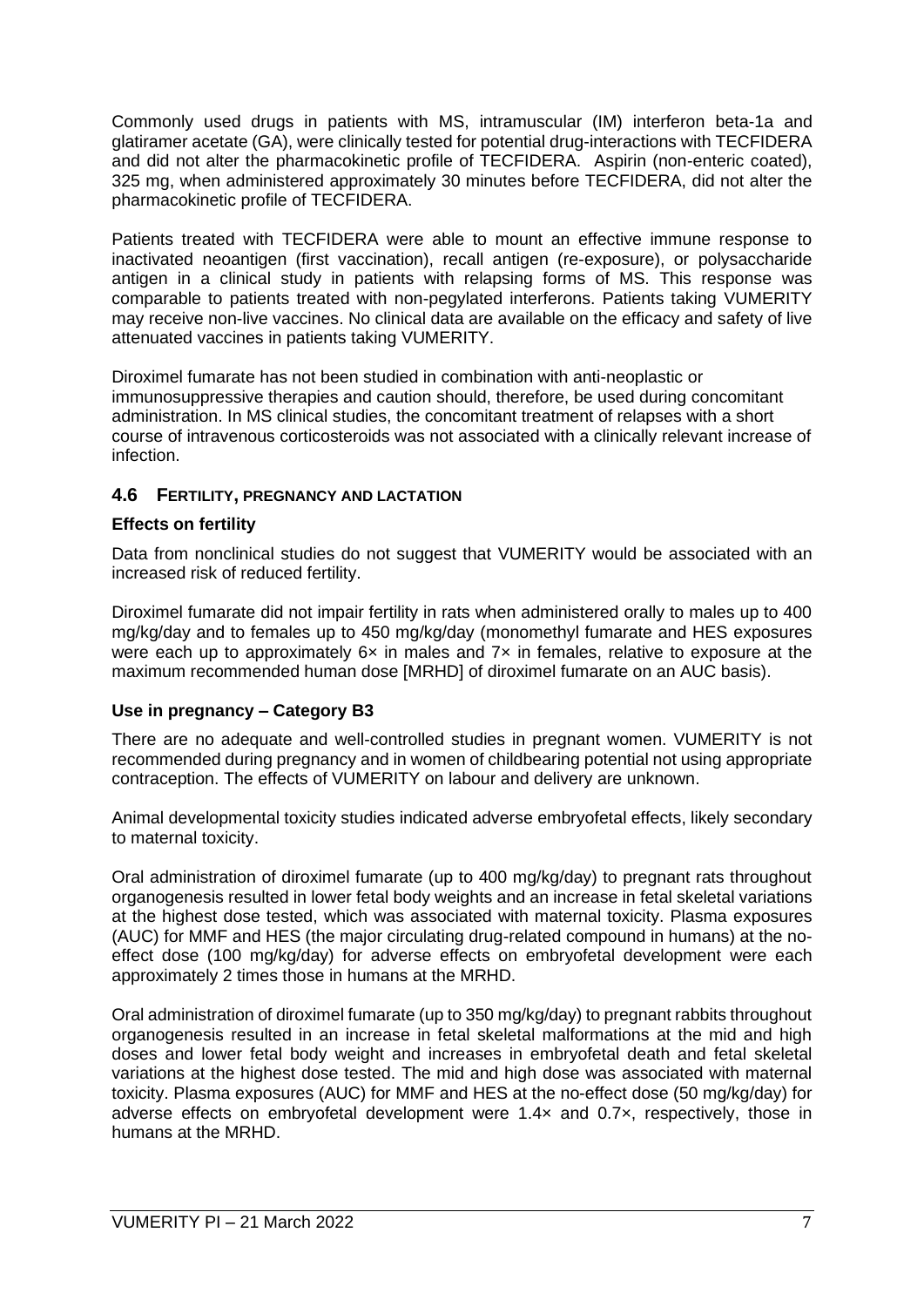Because animal reproduction studies are not always predictive of human response, this drug should be used during pregnancy only if clearly needed and if the potential benefit justifies the potential risk to the fetus.

### **Use in lactation**

It is not known whether this drug is excreted in human milk. HES was detected in the circulation of breast-fed rat pups following maternal exposure to diroximel fumarate. A risk to newborns/infants cannot be excluded. A decision must be made whether to discontinue breast-feeding or to discontinue treatment with VUMERITY, taking into account the benefit of breast-feeding for the child and the benefit of therapy for the woman. Caution should be exercised when VUMERITY is administered to a nursing woman.

### **4.7 EFFECTS ON ABILITY TO DRIVE AND USE MACHINES**

No studies on the effects on the ability to drive and use machines have been conducted.

### **4.8 ADVERSE EFFECTS (UNDESIRABLE EFFECTS)**

### **Reporting suspected adverse effects**

Reporting suspected adverse reactions after registration of the medicinal product is important. It allows continued monitoring of the benefit-risk balance of the medicinal product. Healthcare professionals are asked to report any suspected adverse reactions at [www.tga.gov.au/reporting-problems.](http://www.tga.gov.au/reporting-problems)

Upon oral administration, VUMERITY and TECFIDERA are rapidly metabolised to monomethyl fumarate before they reach the systemic circulation. Adverse reactions are expected to be similar between VUMERITY and TECFIDERA once metabolised.

There are 2 Phase 3 clinical trials for VUMERITY in patients with relapsing-remitting MS (RRMS): EVOLVE-MS-1, an open-label, 2-year safety study; and EVOLVE MS 2, randomised, double-blind study comparing the GI tolerability of VUMERITY to TECFIDERA. In these studies, the adverse reaction profile observed with VUMERITY was similar to what was seen with the TECFIDERA clinical trial experience.

The most common adverse reactions (incidence ≥10% and >2% than placebo) for TECFIDERA were flushing and gastrointestinal (GI) events (i.e. diarrhoea, nausea, abdominal pain, upper abdominal pain).

The most commonly reported adverse events leading to discontinuation (incidence >1%) in patients treated with TECFIDERA were flushing (3%) and gastrointestinal events (4%). It has been demonstrated that VUMERITY has fewer and less severe GI adverse events than dimethyl fumarate (see Table 3). Based on patient reported outcomes, VUMERITY demonstrated less severe GI events and fewer days of self-reported GI symptoms compared with TECFIDERA (see EVOLVE-MS-2 study description below).

In placebo-controlled and uncontrolled clinical studies, a total of 2513 patients have received TECFIDERA and been followed for periods up to 12 years with an overall exposure equivalent to 11,318 person-years. A total of 1169 patients have received at least 5 years of treatment with TECFIDERA, and 426 patients have received at least 10 years of treatment with TECFIDERA.

In the two Phase 3 placebo-controlled trials, 1529 patients received TECFIDERA with an overall exposure of 2371 person-years (see Section 5.1 Pharmacodynamic properties, Clinical trials). The adverse reactions presented in the tables below are based on safety information from 769 patients treated with TECFIDERA 240 mg twice a day and 771 patients treated with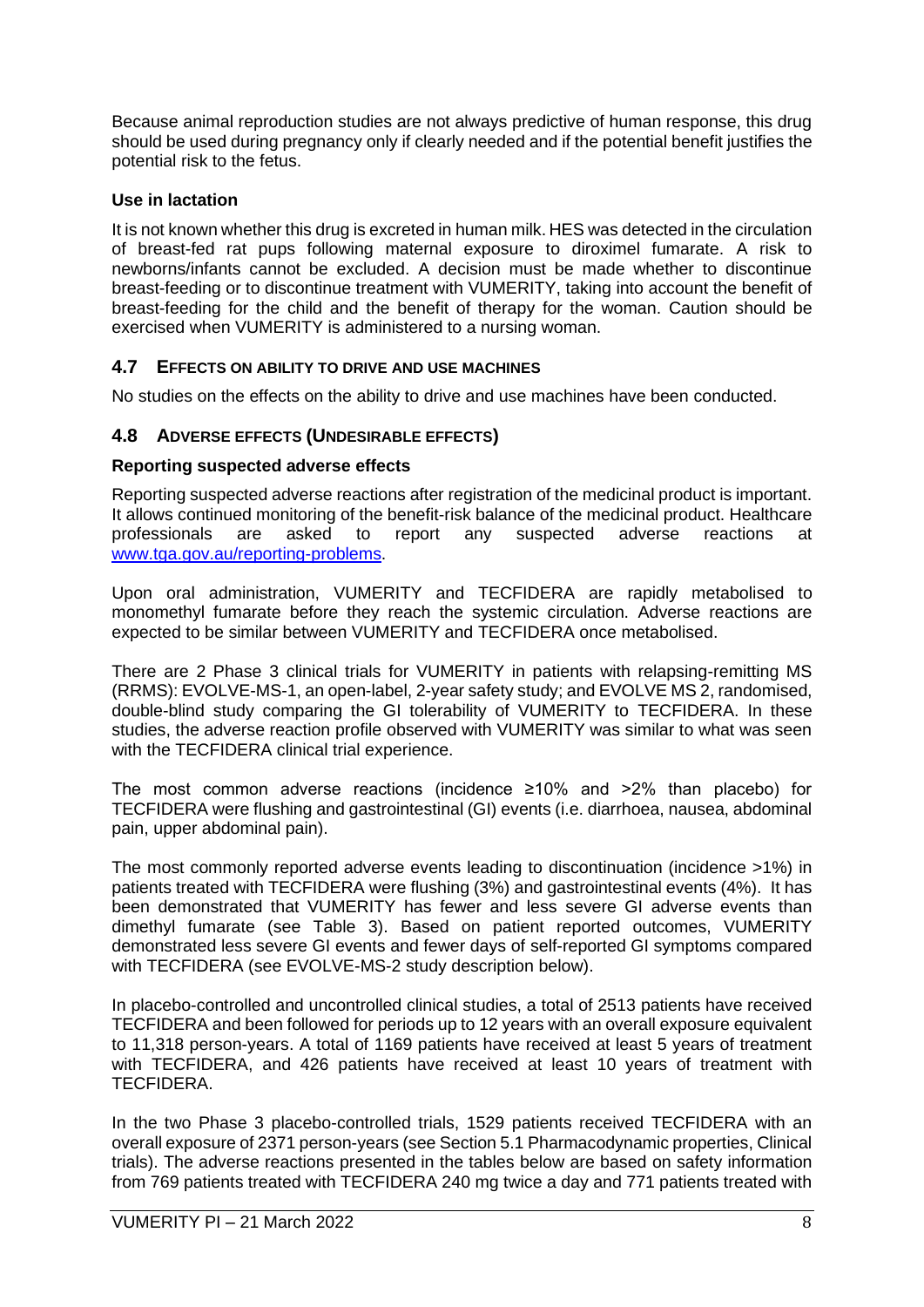placebo. Based on the frequency, Table 1 presents common and very common adverse reactions and Table 2 presents the actual frequency in the TECFIDERA arm as compared to the placebo arm.

The adverse reactions are presented as MedDRA preferred terms under the MedDRA system organ class.

The incidence of the adverse reactions below is expressed according to the following categories:

- Very common (≥1/10)
- Common (≥1/100 to <1/10)
- Uncommon (≥1/1, 000 to <1/100)
- Rare (≥1/10, 000 to <1/1,000)
- Very rare (<1/10,000)

#### **Table 1: Adverse Reactions in Study 1 and 2 reported for TECFIDERA**

| <b>MedDRA</b>                                                                     | Frequency                                                                   |                                                                        |
|-----------------------------------------------------------------------------------|-----------------------------------------------------------------------------|------------------------------------------------------------------------|
| <b>System Organ Class</b>                                                         | Very Common                                                                 | Common                                                                 |
|                                                                                   | (≥1/10)                                                                     | (≥1/100 to <1/10)                                                      |
| Infections and Infestations                                                       |                                                                             | Gastroenteritis                                                        |
| <b>Blood and Lymphatic System</b>                                                 |                                                                             | Lymphopenia                                                            |
| <b>Disorders</b>                                                                  |                                                                             | Leucopenia                                                             |
| Nervous System Disorders                                                          |                                                                             | Burning sensation                                                      |
| <b>Vascular Disorders</b>                                                         | Flushing                                                                    | <b>Hot Flush</b>                                                       |
| <b>Gastrointestinal Disorders</b>                                                 | Diarrhoea<br>Nausea<br><b>Abdominal Pain Upper</b><br><b>Abdominal Pain</b> | Vomiting<br>Dyspepsia<br>Gastritis<br><b>Gastrointestinal Disorder</b> |
| <b>Skin</b><br>and<br>Subcutaneous                                                |                                                                             | <b>Pruritus</b>                                                        |
| <b>Tissue Disorders</b>                                                           |                                                                             | Rash                                                                   |
|                                                                                   |                                                                             | Erythema                                                               |
| <b>Renal and Urinary Disorders</b>                                                |                                                                             | Proteinuria                                                            |
| <b>Disorders</b><br>General<br>and<br>Administration<br><b>Site</b><br>Conditions |                                                                             | Feeling hot                                                            |
| Investigations                                                                    |                                                                             | <b>Albumin Urine Present</b>                                           |
|                                                                                   |                                                                             | Aspartate aminotransferase<br>increased                                |
|                                                                                   |                                                                             | Alanine<br>aminotransferase                                            |
|                                                                                   |                                                                             | increased                                                              |
|                                                                                   |                                                                             | White<br><b>Blood</b><br>Count<br>Cell                                 |
|                                                                                   |                                                                             | decreased                                                              |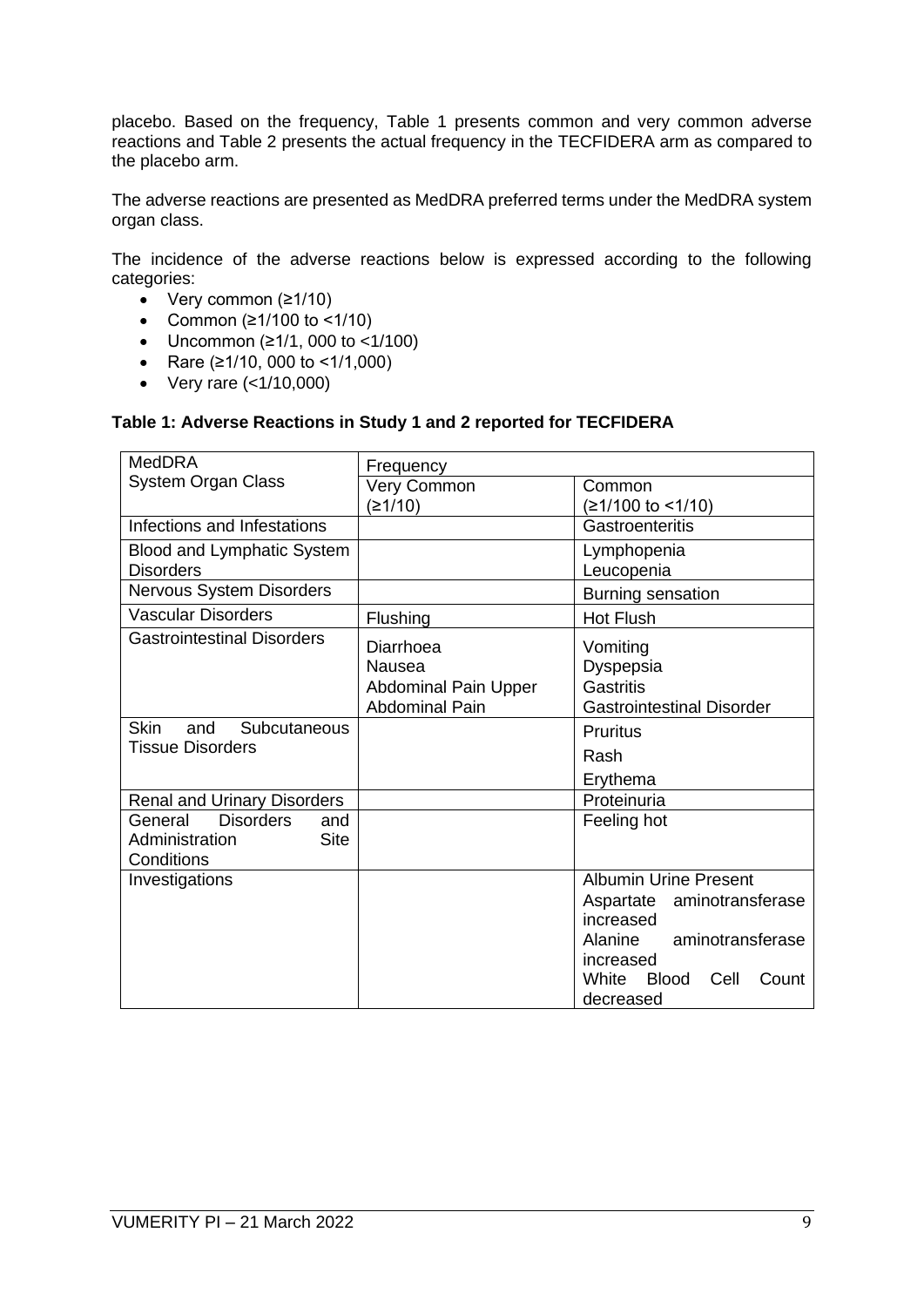#### **Table 2: Adverse Reactions in Study 1 and 2 reported for TECFIDERA 240 mg BID at ≥ 2% higher incidence than placebo**

| Primary System Organ Class<br><b>Preferred Term</b> | <b>TECFIDERA</b><br>240 mg BID<br>$n = 769$<br>% | Placebo<br>$n=771$<br>$\%$ |
|-----------------------------------------------------|--------------------------------------------------|----------------------------|
| Blood and Lymphatic System Disorders                |                                                  |                            |
| Lymphopenia                                         | $\overline{2}$                                   | $<$ 1                      |
| <b>Gastrointestinal Disorders</b>                   |                                                  |                            |
| Diarrhoea                                           | 14                                               | 11                         |
| Nausea                                              | 12                                               | 9                          |
| Abdominal pain upper                                | 10                                               | 6                          |
| Abdominal pain                                      | 10                                               | 5                          |
| Vomiting                                            | 9                                                | 5                          |
| Dyspepsia                                           | 5                                                | 3                          |
| <b>Vascular Disorders</b>                           |                                                  |                            |
| Flushing                                            | 35                                               | 4                          |
| Hot Flush                                           | 7                                                | 2                          |
| <b>Skin and Subcutaneous Tissue Disorders</b>       |                                                  |                            |
| <b>Pruritus</b>                                     | 8                                                | 4                          |
| Rash                                                | 8                                                | 3                          |
| Erythema                                            | 5                                                |                            |
| Investigations                                      |                                                  |                            |
| Albumin urine present                               | 6                                                | 4                          |
| Aspartate aminotransferase increased                | 4                                                | 2                          |

Other relevant ADRs (<2% difference) include: gastroenteritis, gastritis, gastrointestinal disorder, burning sensation, feeling hot, alanine aminotransferase increased, proteinuria, white blood cell count decreased and leucopenia.

In EVOLVE-MS-1, the ongoing Phase 3, open-label study of VUMERITY, as of the February 2020 data cut, 1057 subjects had received at least 1 dose of VUMERITY, and 819 subjects had > 12 months of exposure. Data from the ongoing study showed drug-related adverse reactions were similar to those seen in TECFIDERA. The most common adverse reaction from this study ( $> 10\%$ ) was flushing (26.9%). No other adverse reactions occurred in  $> 10\%$  of patients. Additionally, HES, an inactive metabolite of VUMERITY that is renally excreted did not appear to have any clinically relevant impact on the safety profile of VUMERITY.

In EVOLVE-MS-2, a total of 506 patients were randomised; 504 were dosed with at least 1 dose of study drug and included in the safety population: VUMERITY (N=253) or TECFIDERA (N=251). VUMERITY met the primary endpoint demonstrating a significant reduction in the number of days with an Individual Gastrointestinal Symptom and Impact Scale (IGISIS, a patient self-assessment tool for GI symptom severity and impact) score of  $\geq 2$ relative to exposure (adjusted rate ratio [95% confidence interval, CI]) of 0.54 ([0.39 – 0.75], p=0.0003), representing a 46% reduction with VUMERITY compared to TECFIDERA. In this study, overall adverse events were 34.8% and 49%, respectively. Treatment discontinuations were 1.6% and 6%, respectively, and the differences in these numbers were driven by discontinuations for GI tolerability reasons (0.8% and 4.8%, respectively). Treatment-related adverse events of ≥ 5% for VUMERITY or TECFIDERA, respectively, that demonstrated a numerical difference between the 2 groups of >2% were flushing (32.8% versus 40.2%), diarrhoea (13.8% versus 18.7%), nausea (13.4% versus 17.9%), upper abdominal pain (6.3% versus 13.9%), abdominal pain (5.5% versus 9.6%), vomiting (3.2% versus 7.6%) (see Table 3).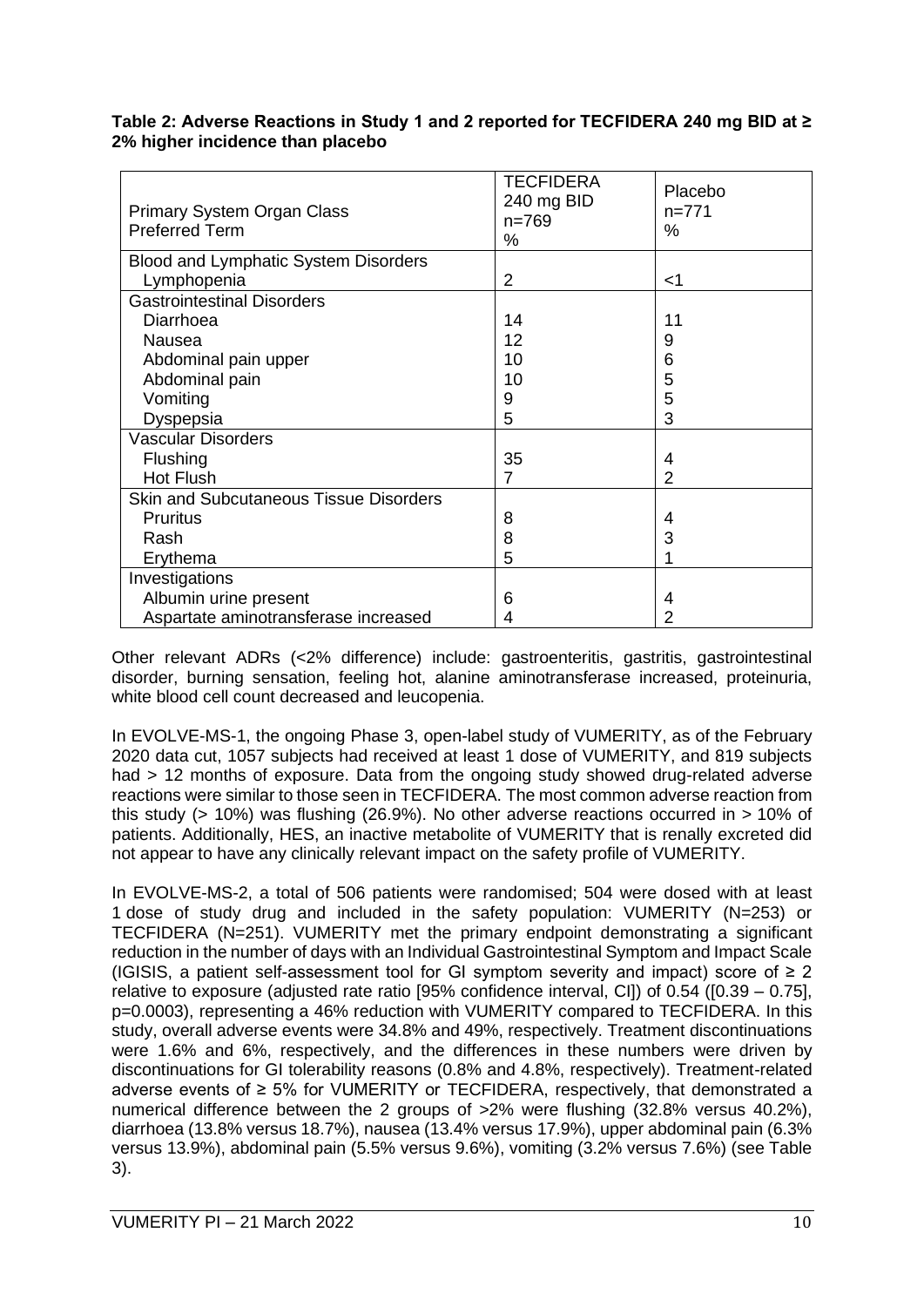Table 3: Adverse Reactions Reported for VUMERITY and TECFIDERA in 5 week EVOLVE-MS-2 Study

| <b>MedDRA</b>                     | Frequency                         |                                    |  |
|-----------------------------------|-----------------------------------|------------------------------------|--|
| <b>System Organ Class</b>         | <b>VUMERITY</b><br>$N = 253$<br>% | <b>TECFIDERA</b><br>$N = 251$<br>% |  |
| Vascular Disorders                |                                   |                                    |  |
| Flushing                          | 32.8                              | 40.2                               |  |
| <b>Gastrointestinal Disorders</b> |                                   |                                    |  |
| Diarrhoea                         | 13.8                              | 18.7                               |  |
| Nausea                            | 13.4                              | 17.9                               |  |
| Abdominal pain upper              | 6.3                               | 13.9                               |  |
| Abdominal pain                    | 5.5                               | 9.6                                |  |
| Vomiting                          | 3.2                               | 7.6                                |  |

## **Paediatric Patients**

There are no paediatric data available for VUMERITY.

### **Description of selected adverse events**

The adverse reaction profile of VUMERITY is expected to be similar to TECFIDERA.

### **Flushing**

Flushing with VUMERITY use is expected to be similar to TECFIDERA. In EVOLVE-MS-1, an interim data cut showed < 1% of patients treated with VUMERITY discontinued due to flushing. The incidence of serious flushing, which may be characterised by generalised erythema, rash, and/or pruritus was seen in < 1% of patients treated with VUMERITY in EVOLVE-MS-1 (see Section 4.2 Dose and method of administration). In EVOLVE-MS-2, flushing was reported in 32.8% of VUMERITY patients and 40.2% of TECFIDERA patients, and there were no discontinuations due to flushing.

In TECFIDERA, the incidence of patients with flushing events (e.g. warmth, redness, itching, burning sensation) was higher early in the course of treatment (primarily in month 1) and decreased over time, which might indicate that this symptom became less prevalent with continued use*.* In patients with flushing, the majority had flushing events that were mild or moderate in severity.

### **Gastrointestinal**

GI tolerability in patients treated with VUMERITY was directly compared to TECFIDERA in EVOLVE-MS-2. In this study,  $0.8\%$  (n = 2) treated with VUMERITY discontinued treatment due to GI events, as compared with  $4.8\%$  (n = 12) for TECFIDERA. There were no serious GI events for either VUMERITY or TECFIDERA in this study. An interim data cut of EVOLVE-MS-1 showed < 1% of patients treated with VUMERITY discontinued due to GI events, and < 1% of patients had serious GI events.

The incidence of patients with GI events (e.g. nausea, vomiting, diarrhoea, abdominal pain, upper abdominal pain and dyspepsia) was higher early in the course of treatment (primarily in month 1) and decreased over time in patients treated with TECFIDERA compared with placebo.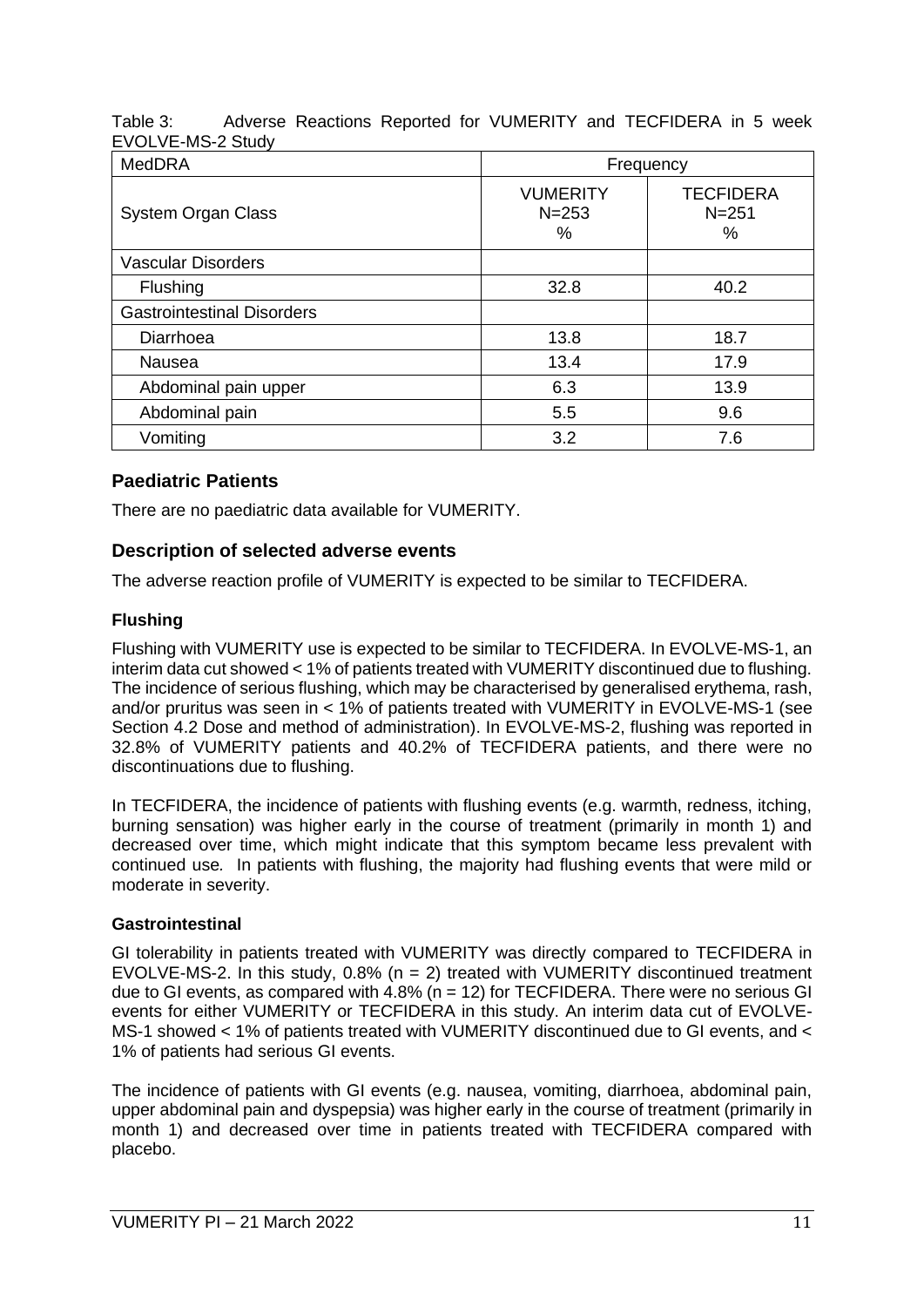#### **Hepatic transaminases**

In EVOLVE-MS-2, the majority of patients with elevations had hepatic transaminases that were < 3 times ULN and did not require dose adjustment or termination. Elevations in hepatic aminotransferase  $\geq 3$  times ULN and  $\geq 5$  times ULN, respectively, were seen in 0.8% (n=2) and 0.4% (n=1) of patients for VUMERITY and 1.6% (n = 4) and 0.4% (n = 1) of patients for TECFIDERA. Treatment interruptions due to elevated hepatic transaminases were seen in 0.8% ( $n = 2$ ) of patients treated with VUMERITY and 0.4% ( $n = 1$ ) of patients treated with TECFIDERA. In EVOLVE-MS-1, < 1% of patients discontinued treatment due to elevations in hepatic transaminases. Elevations in transaminases ≥ 3 times ULN with concomitant elevations in total bilirubin > 2 times ULN have not been observed with VUMERITY.

Subjects discontinued treatment if ALT or AST values remained >  $3 \times$  ULN for  $\geq 4$  weeks in the 2-year Study A301 and ≥ 2 weeks in the 5-week Study A302. In both studies, transient increases in liver transaminases were observed with treatment initiation, with greater mean increases from baseline in ALT than in AST, which subsided with continued treatment. They were not associated with symptoms of liver injury or disease. As DRF metabolism does not involve CYP enzymes, it is considered that is unlikely to cause clinically relevant PK interactions with drugs metabolised by CYP enzymes.

Elevations in transaminases  $\geq 3$  times ULN with concomitant elevations in total bilirubin  $> 2$ times ULN were not observed during placebo-controlled studies with TECFIDERA but have been observed in the post-marketing experience (see section 4.8 Adverse effects, Post marketing experience below).

### **Haematological**

The impact of VUMERITY use on lymphocytes is expected to be similar to TECFIDERA. In the placebo-controlled studies for TECFIDERA, most patients (>98%) had normal lymphocyte values prior to initiating treatment. Upon treatment with TECFIDERA, lymphocytes counts decreased over the first year with a subsequent plateau. On average, lymphocyte counts decreased by approximately 30% of baseline value. Mean and median lymphocyte counts remained within normal limits. Patients with lymphocyte counts <0.5x10<sup>9</sup>/L were observed in <1% of patients treated with placebo and 6% of patients treated with TECFIDERA. In controlled and uncontrolled clinical studies, 2% of patients experienced lymphocyte counts  $<$ 0.5 x 10 $<sup>9</sup>/L$  for at least six months. In these patients, the majority of lymphocyte counts</sup> remained < $0.5 \times 10^9$ /L with continued therapy.

The incidence of infections (58% vs 60%) and serious infections (2% vs 2%) was similar in patients treated with placebo or TECFIDERA, respectively. An increased incidence of infections and serious infections was not observed in patients with lymphocyte counts <0.8x10<sup>9</sup>/L or 0.5x10<sup>9</sup>/L. A transient increase in mean eosinophil counts was seen during the first 2 months of therapy.

In EVOLVE-MS-1, 1.5% (n = 16) of patients discontinued VUMERITY due to confirmed lymphocyte counts < 0.5 x 10<sup>9</sup>/L which persisted for  $\geq$  4 weeks, and an additional 0.5% (n = 5) of patients who discontinued treatment with VUMERITY due to low lymphocyte or leukocyte counts had at least one lymphocyte value of  $< 0.5$  X 10 $\degree$ /L. There were no discontinuations for infections related to VUMERITY treatment.

### **Post-marketing experience**

In post marketing experience for TECFIDERA, hypersensitivity reactions including urticaria, angioedema, and difficulty breathing have been reported following TECFIDERA administration. Cases of anaphylaxis have also been reported (see Section 4.4 Special warnings and precautions for use, Anaphylactic reactions).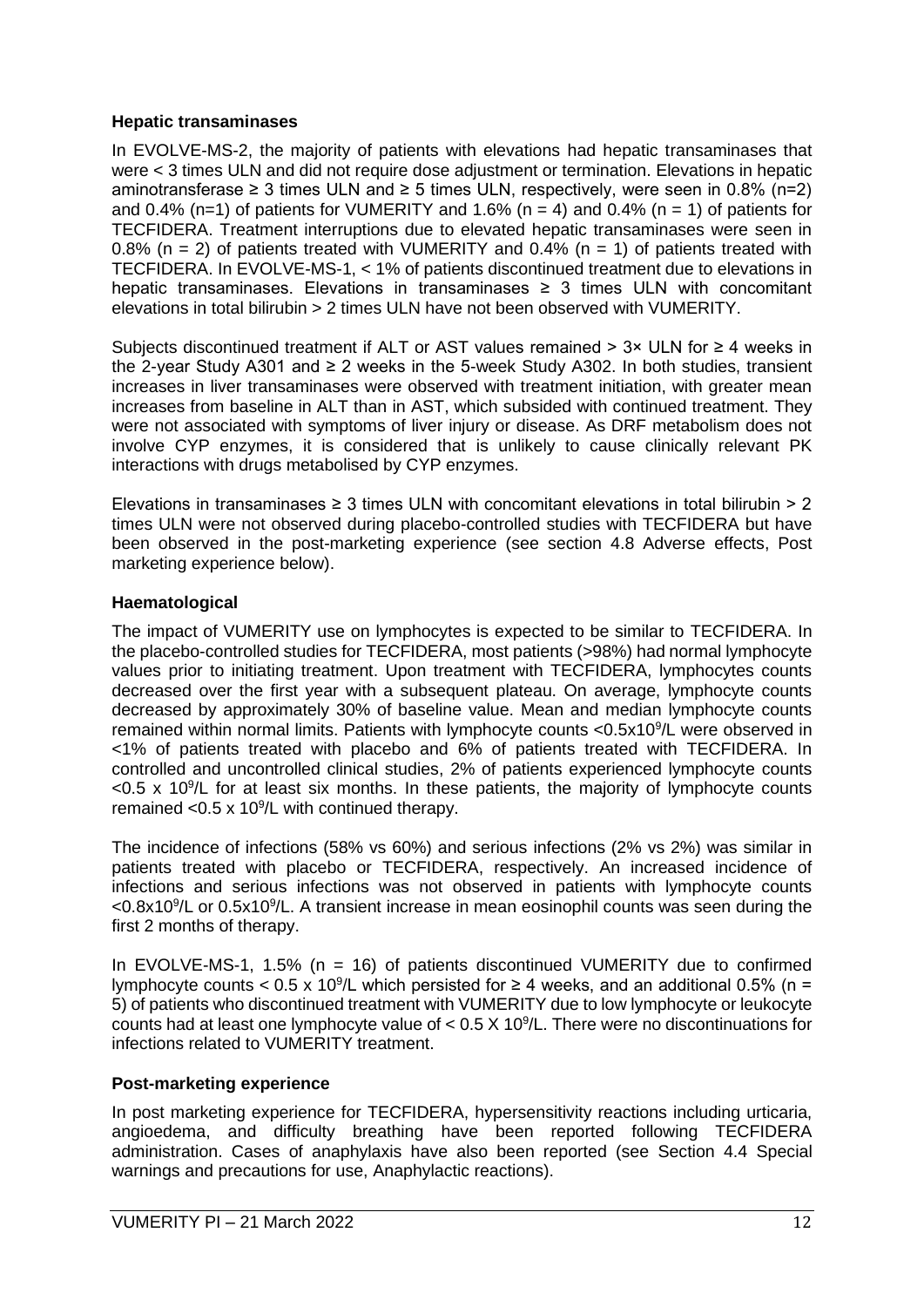Progressive multifocal leukoencephalopathy has occurred in the setting of lymphopenia (<0.91 x 10<sup>9</sup> /L) following TECFIDERA administration. These PML cases have occurred predominantly in the setting of prolonged moderate to severe lymphopenia. (see Section 4.4 Special warnings and precautions for use, Progressive Multifocal Leukoencephalopathy).

Liver function abnormalities (elevations in transaminases  $\geq$  3 times ULN with concomitant elevations in total bilirubin > 2 times ULN) have been reported following TECFIDERA administration in post marketing experience. These abnormalities resolved upon treatment discontinuation over a varying period of time. Therefore, ongoing monitoring of LFTs is recommended in patients being treated with VUMERITY, as clinically indicated.

Herpes zoster infection has been reported with TECFIDERA administration in post marketing experience. The majority of cases were non-serious (see Section 4.4 Special warnings and precautions for use, Infections).

Rhinorrhea and alopecia have been reported with TECFIDERA administration in post marketing experience.

### **4.9 OVERDOSE**

Cases of overdose with TECFIDERA have been reported. There are no known therapeutic interventions to enhance elimination of VUMERITY nor is there a known antidote. In the event of overdose, it is recommended that symptomatic supportive treatment be initiated as clinically indicated.

For information on the management of overdose, contact the Poisons Information Centre on 13 11 26 (Australia).

## **5 PHARMACOLOGICAL PROPERTIES**

### **5.1 PHARMACODYNAMIC PROPERTIES**

### **Mechanism of action**

The pathophysiology of MS is multifaceted and propagated through ongoing inflammatory and neurodegenerative stimuli, mediated at least in part by toxic oxidative stress. Preclinical studies indicate that diroximel fumarate pharmacodynamic responses appear to be mediated, at least in part, through activation of the Nuclear factor (erythroid-derived 2)-like 2 (Nrf2) transcriptional pathway, which is the primary cellular defense system for responding to a variety of potentially toxic stimuli through up-regulation of antioxidant response genes. Dimethyl fumarate reduces inflammatory responses in both peripheral and central cells and promotes cytoprotection of central nervous system cells against toxic oxidative damage, demonstrating effects on pathways known to exacerbate MS pathology. Dimethyl fumarate has also been shown to up-regulate Nrf2-dependent antioxidant genes in patients, confirming clinical pharmacodynamic activity in humans. VUMERITY and dimethyl fumarate undergo rapid hydrolysis prior to systemic circulation by esterases and are converted to the primary active metabolite, MMF. However, the mechanism by which VUMERITY and dimethyl fumarate exert therapeutic effects in MS is not fully understood.

### **Pharmacodynamic effects**

*Activation of the Nuclear factor (erythroid-derived 2)-like 2 (Nrf2) Pathway* 

The diroximel fumarate and dimethyl fumarate mechanism of action appears to be mediated, at least in part, through activation of the Nrf2 anti-oxidant response pathway. Biological response markers of Nrf2 activation (e.g. NAD(P)H dehydrogenase, quinone 1 [NQO1]) are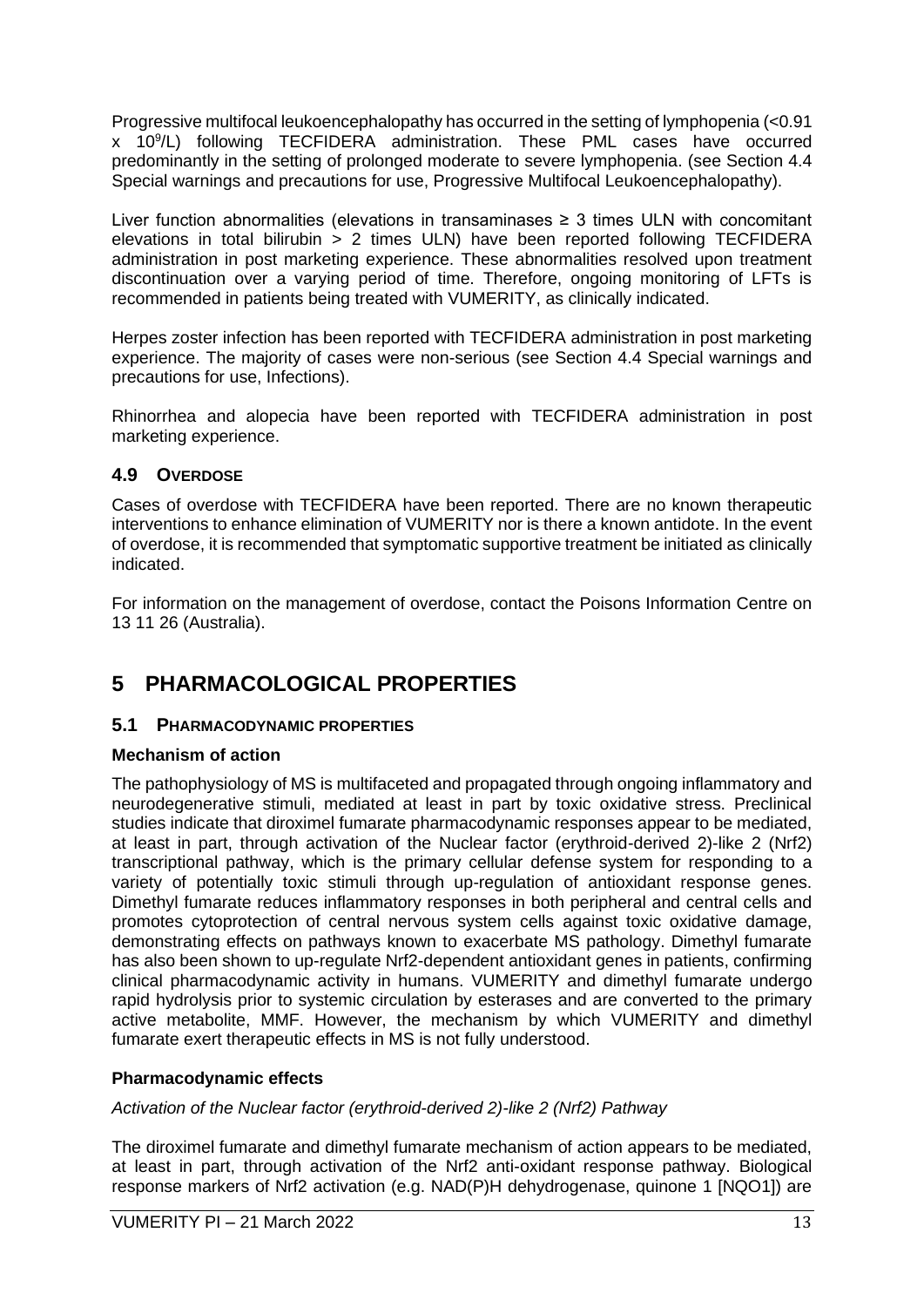detected at elevated levels in blood from patients with MS following 12 or 48 weeks of oral dosing with dimethyl fumarate. These clinical data appear to be consistent with preclinical studies demonstrating dimethyl fumarate-dependent up-regulation of Nrf2 antioxidant response genes in multiple tissue types. The relationships between blood NQO1 levels and the mechanism(s) by which dimethyl fumarate exerts its effects in MS are unknown.

#### *Effects on Immune System*

In preclinical and clinical studies, dimethyl fumarate demonstrates anti-inflammatory and immunomodulatory properties. Dimethyl fumarate and monomethyl fumarate (the active metabolite of diroximel fumarate and dimethyl fumarate) significantly reduce immune cell activation and subsequent release of pro-inflammatory cytokines in response to inflammatory stimuli, and moreover affects lymphocyte phenotypes through a down-regulation of proinflammatory cytokine profiles  $(T_H1, T_H17)$ , and biases towards anti-inflammatory production  $(T<sub>H</sub>2)$ . Dimethyl fumarate demonstrates therapeutic activity in multiple models of inflammatory and neuroinflammatory injury, and also appears to promote improvement in blood brain barrier integrity. All of these anti-inflammatory effects appear consistent with the significant clinical activity of diroximel fumarate and dimethyl fumarate in reducing brain lesions and relapses in MS patients.

#### *Effects on Central Nervous System*

In preclinical and clinical studies monomethyl fumarate is able to penetrate into the central nervous system where it promotes cyto- and neuro-protective responses. Dimethyl fumarate and monomethyl fumarate significantly improve cell viability after oxidative challenge in primary cultures of astrocytes and neurons, suggesting monomethyl fumarate and dimethyl fumarate directly prevent neurodegeneration in response to toxic stress. Acute neurotoxic injury models and genetic models of neurodegenerative disease confirm that dimethyl fumarate provides therapeutic benefit in reducing neuronal and functional damage resulting from various types of toxic stimuli and other forms of cellular stress inherent in neurodegenerative disease states. These preclinical data combined with imaging and functional endpoints from clinical studies suggest dimethyl fumarate and diroximel fumarate may promote a neuroprotective benefit in the central nervous system.

#### *Effects on Gastrointestinal System*

In a double-blind clinical study comparing GI tolerability of diroximel fumarate versus dimethyl fumarate, diroximel fumarate demonstrated reduced incidence and severity of GI adverse events, as well as GI adverse events leading to treatment discontinuation, compared to dimethyl fumarate (See Section 4.8 Adverse Effects [Undesirable effects]). The mechanism by which diroximel fumarate and dimethyl fumarate induce GI tolerability adverse events is unknown. Diroximel fumarate has a distinct chemical structure, and together with the data from clinical studies demonstrating an improvement in GI tolerability compared to dimethyl fumarate suggest the chemical structure of diroximel fumarate may contribute to a favourable GI tolerability profile.

### *Effect on Cardiovascular System*

In a double-blind, placebo- and active-controlled thorough QT study in healthy volunteers, diroximel fumarate up to 2 times the recommended doses (924 mg twice a day) did not have a clinically relevant effect on QTc interval.

#### *Effects of metabolite HES*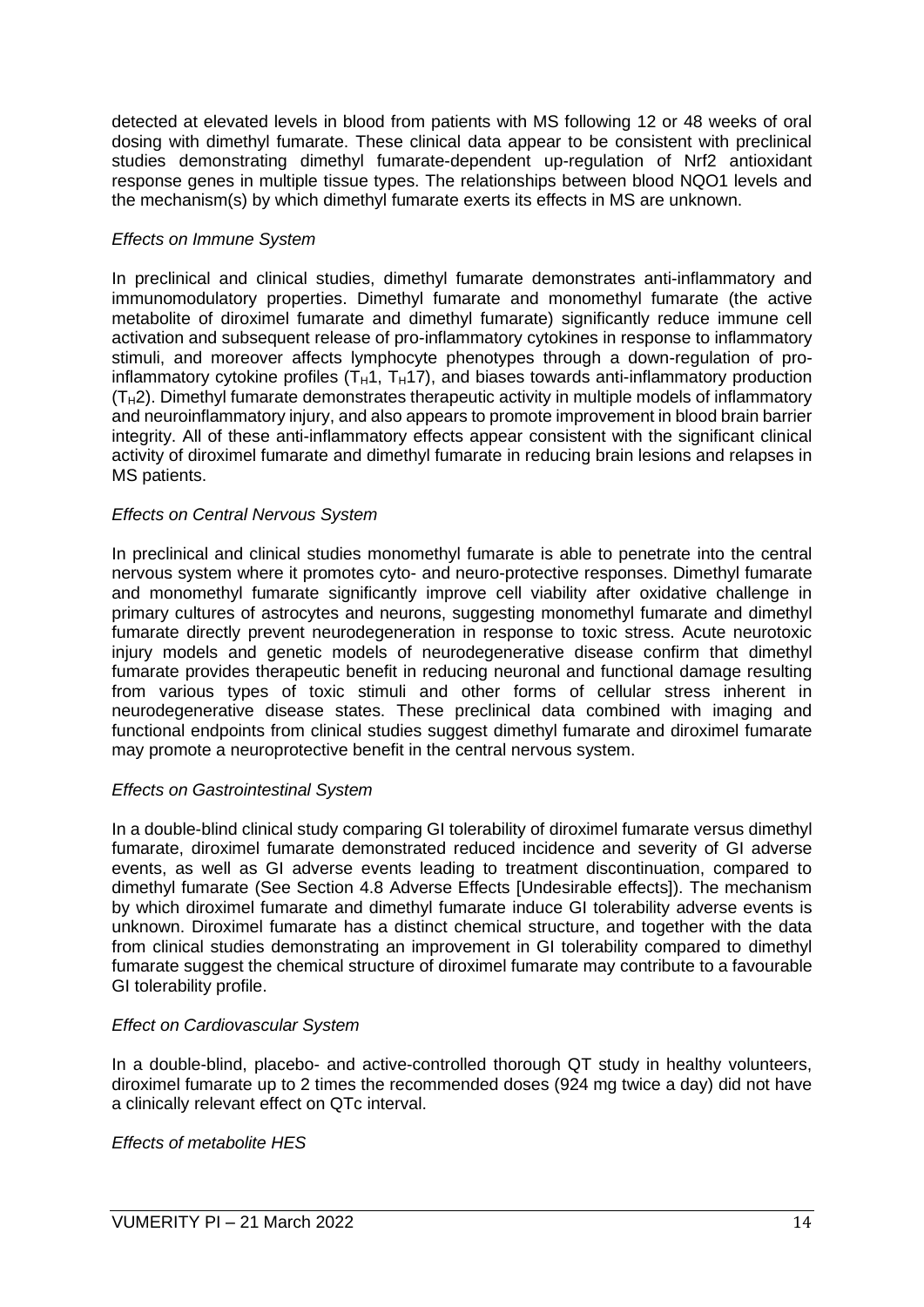HES is a major inactive metabolite of diroximel fumarate. In *in vitro* studies, HES demonstrated no biological activities at concentrations similar to and exceeding those seen clinically and was not shown to interfere with biological activity of monomethyl fumarate. To assess the potential impact of HES on efficacy *in vivo*, diroximel fumarate was tested compared to dimethyl fumarate in a standard rat model of MS and diroximel fumarate and dimethyl fumarate were found to have similar efficacy, demonstrating that HES does not interfere with efficacy *in vivo*. In the interim analysis of the ongoing, 96-week clinical study of diroximel fumarate in patients with MS, HES did not appear to have any clinically relevant impact on the safety profile of diroximel fumarate.

### **Clinical trials**

VUMERITY and TECFIDERA are rapidly metabolised by esterases before they reach the systemic circulation to the same active metabolite, monomethyl fumarate, upon oral administration. The PK comparability of VUMERITY to TECFIDERA through the analysis of monomethyl fumarate exposure has been demonstrated (See Section 5.2 Pharmacokinetic properties).

The clinical studies described in the following sections were conducted using TECFIDERA.

The efficacy and safety of TECFIDERA was demonstrated in three studies that evaluated TECFIDERA taken either twice or three times a day in patients with relapsing-remitting multiple sclerosis (RRMS). The starting dose for TECFIDERA was 120 mg twice or three times a day for the first 7 days, followed by an increase to either 240 mg twice or three times a day. Two of the three studies (Study 1 and Study 2) included patients with Expanded Disability Status Scale (EDSS) scores ranging from 0 to 5, who had experienced at least 1 relapse during the year prior to randomisation, or, within 6 weeks of randomisation had a brain Magnetic Resonance Imaging (MRI) demonstrating at least one gadolinium-enhancing (Gd+) lesion.

Study 1 (DEFINE) was a 2-year randomised, double-blind, placebo-controlled study in 1234 patients with RRMS who had not received interferon-beta or glatiramer acetate (GA) for at least the previous 3 months or natalizumab for at least the previous 6 months. Neurological evaluations were performed at baseline, every 3 months and at time of suspected relapse. MRI evaluations were performed at baseline, month 6, and year 1 and 2.

The primary endpoint in Study 1 was the reduction in the proportion of patients relapsed at 2 years. Patients were randomised to receive TECFIDERA 240 mg twice a day (n=410), TECFIDERA 240 mg three times a day ( $n=416$ ), or placebo ( $n=408$ ) for up to 2 years. Median age: 39 years, median years since diagnosis: 4.0 years and median EDSS score at baseline: 2.0. Median time on study was 84 weeks on 240 mg twice a day, 83 weeks on 240 mg three times a day and 85 weeks on placebo.

The proportion of patients relapsed was significantly lower in the group treated with TECFIDERA than in the group treated with placebo at 2 years. Secondary endpoints at 2 years included the number of new or newly enlarging T2 hyperintense lesions, number of Gdenhancing lesions, annualised relapse rate (ARR), and time to confirmed disability progression. Confirmed disability progression was defined as at least a 1 point increase from baseline EDSS (1.5 point increase for patients with baseline EDSS of 0) sustained for 12 weeks. TECFIDERA had a clinically meaningful and statistically significant effect on all primary and secondary study endpoints. The 240 mg three times daily dose resulted in no additional benefit over the TECFIDERA 240 mg twice daily dose. The results for this study are shown in Table 4.

### **Table 4: Clinical and MRI Results of Study 1**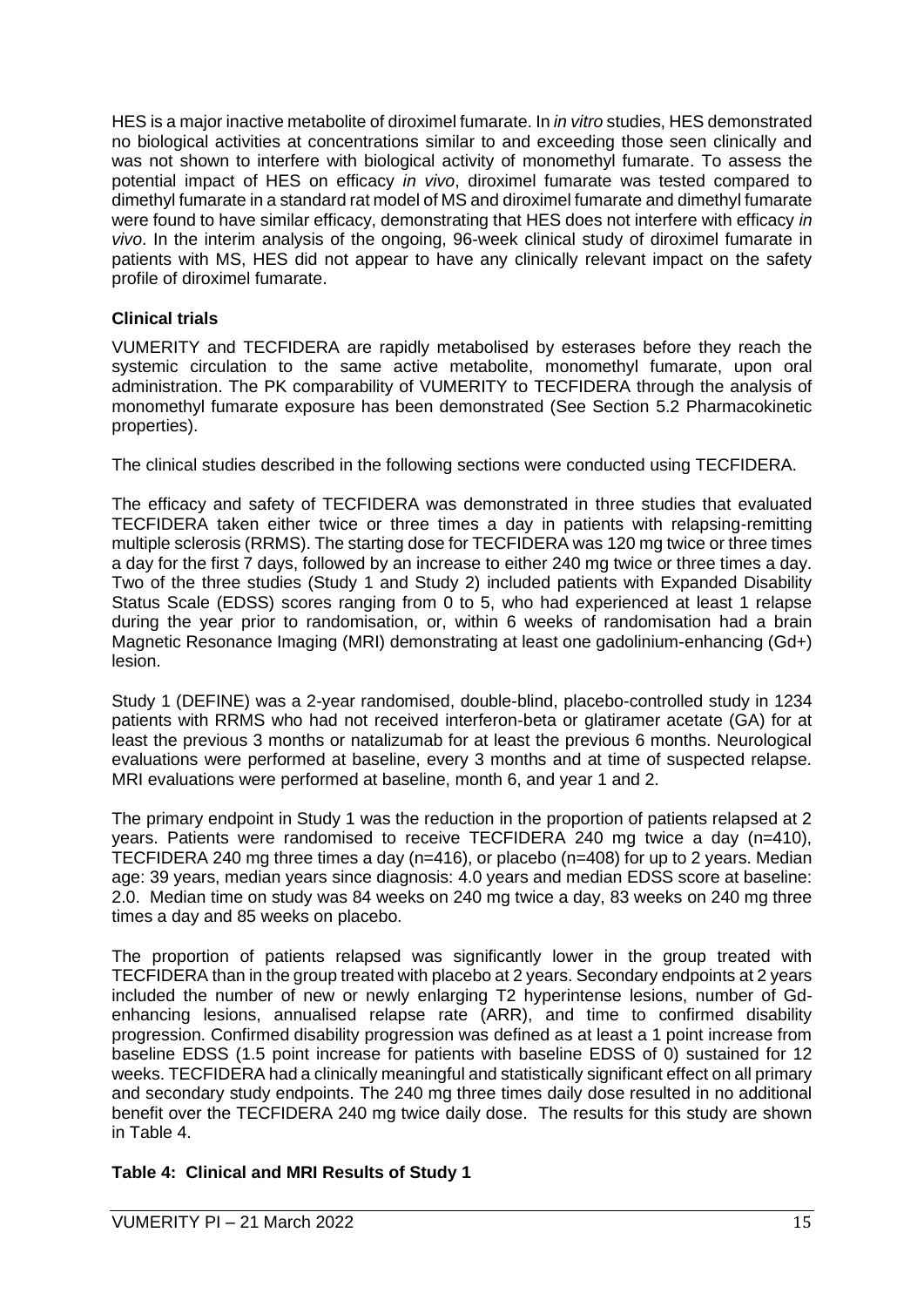|                                                                                                                             | TECFIDERA<br>240 mg BID<br>(n=410) | <b>Placebo</b><br>$(n=408)$  | P-value  |
|-----------------------------------------------------------------------------------------------------------------------------|------------------------------------|------------------------------|----------|
| <b>Clinical Endpoints</b>                                                                                                   |                                    |                              |          |
| Annualised relapse rate<br>Relative reduction (percentage)<br>$(95% \text{ Cl})$                                            | 0.172<br>53%<br>$(39\%, 64\%)$     | 0.364                        | < 0.0001 |
| Proportion relapsing <sup>(a)</sup><br>Hazard ratio for first relapse<br>(95% CI)                                           | 0.270<br>0.51<br>(0.40, 0.66)      | 0.461                        | < 0.0001 |
| Proportion with disability progression <sup>(a)</sup><br>Hazard ratio for progression<br>(95% CI)                           | 0.164<br>0.62<br>(0.44, 0.87)      | 0.271                        | 0.0050   |
| <b>MRI Endpoint</b>                                                                                                         | $n = 152$                          | $n = 165$                    |          |
| Number of new or newly enlarging T2<br>lesions over 2 years<br>Mean (median)<br>Relative reduction (percentage)<br>(95% CI) | 3.2(1.0)<br>85%<br>$(77\%, 90\%)$  | 16.5(7.0)                    | < 0.0001 |
| Percentage of subjects with<br>0 lesions<br>1 lesion<br>2 lesions<br>3 lesions<br>4 or more lesions                         | 45%<br>17%<br>9%<br>7%<br>22%      | 27%<br>5%<br>2%<br>5%<br>61% |          |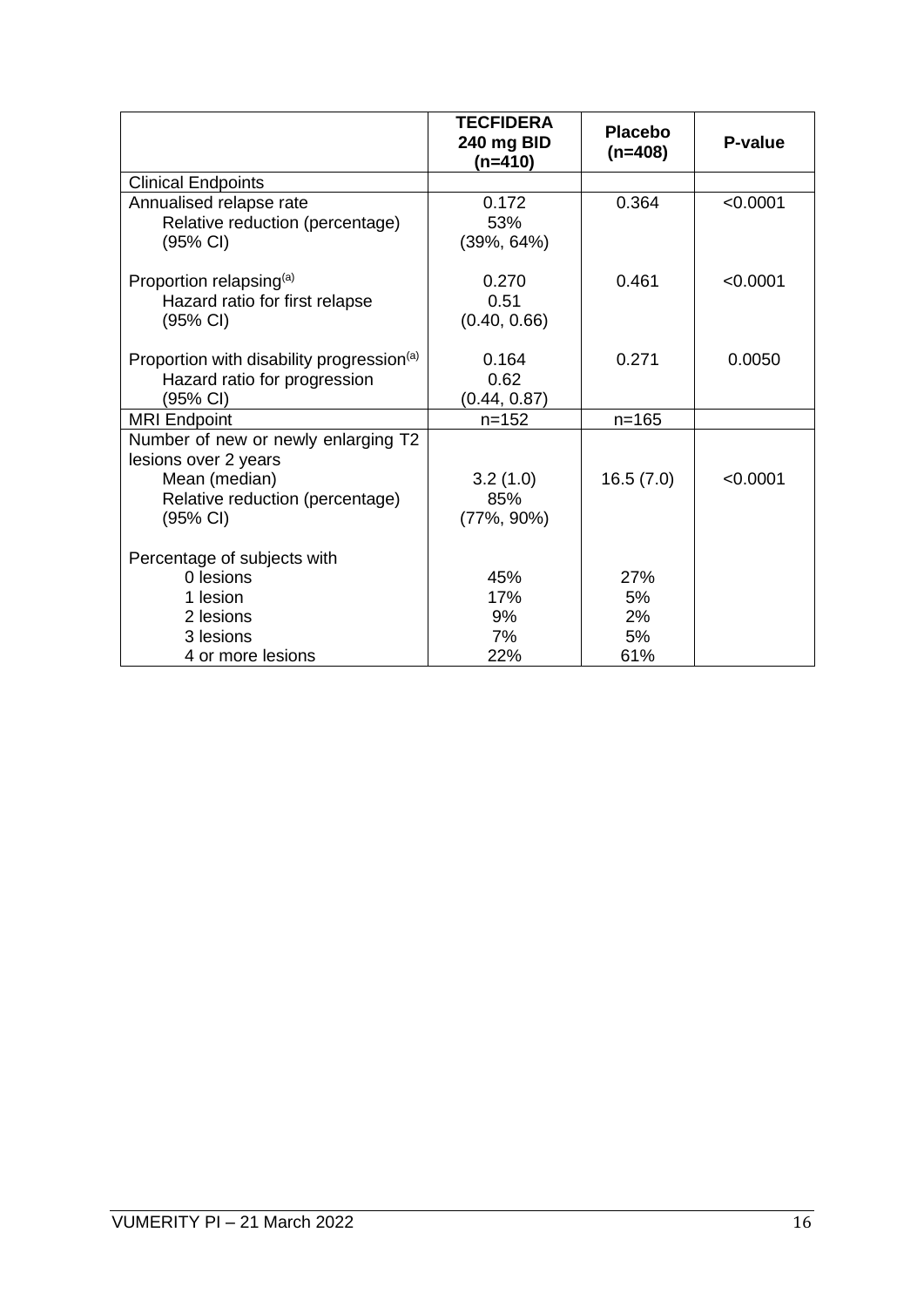| Number of Gd lesions at 2 years                 |                |          |          |
|-------------------------------------------------|----------------|----------|----------|
| Mean (median)                                   | 0.1(0)         | 1.8(0)   |          |
|                                                 |                |          |          |
| Percentage of subjects with                     |                |          |          |
| 0 lesions                                       | 93%            | 62%      |          |
| 1 lesion                                        | 5%             | 10%      |          |
| 2 lesions                                       | $< 1\%$        | 8%       |          |
| 3 to 4 lesions                                  | $\Omega$       | 9%       |          |
| 5 or more lesions                               | $< 1\%$        | 11%      |          |
|                                                 |                |          |          |
| Relative odds reduction                         |                |          |          |
| (percentage)                                    | 90%            |          | < 0.0001 |
| (95% CI)                                        | $(78\%, 95\%)$ |          |          |
|                                                 |                |          |          |
| <b>Number</b><br>of<br>T1<br>hypointense<br>new |                |          |          |
| lesions over 2 years                            |                |          |          |
| Mean (median)                                   | 2.0(1.0)       | 5.7(2.0) | < 0.0001 |
| Relative reduction (percentage)                 | 72%            |          |          |
| $(95% \text{ Cl})$                              | $(61\%, 80\%)$ |          |          |
|                                                 |                |          |          |
| Percentage of subjects with                     |                |          |          |
| 0 lesions                                       | 40%            | 36%      |          |
| 1 lesion                                        | 23%            | 10%      |          |
| 2 lesions                                       | 10%            | 6%       |          |
| 3 to 4 lesions                                  | 17%            | 12%      |          |
| 5 or more lesions                               | 9%             | 37%      |          |
|                                                 |                |          |          |

(a): Based on Kaplan-Meier estimate.

Note: All analyses of clinical endpoints were intent-to-treat. MRI analysis used MRI cohort.

Study 2 (CONFIRM) was a 2-year multicentre, randomised, double-blind, placebo-controlled study which contained a rater-blinded (i.e. study physician/investigator assessing the response to study treatment is blinded) reference comparator of glatiramer acetate (GA) in 1417 patients with RRMS.

Patients had not received interferon-beta for at least the previous 3 months, natalizumab for at least the previous 6 months and had not previously received GA. The efficacy and safety evaluations were similar to Study 1 and the endpoints were broadly consistent, but the primary endpoint of Study 2 was the annualised relapse rate at 2 years, whereas the primary endpoint of Study 1 was the proportion of subjects relapsed at 2 years. Median age: 37 years, median years since diagnosis: 3.0 years and median EDSS score at baseline: 2.5. Patients were randomised to receive TECFIDERA 240 mg twice a day (n=359), TECFIDERA 240 mg three times a day (n=344), placebo (n=363) or glatiramer acetate (n=351) for up to 2 years. Median time on study was 96 weeks for all treatment groups.

The annualised relapse rate was significantly lower in patients treated with TECFIDERA than in patients treated with placebo at 2 years. Secondary endpoints at 2 years included the number of new or newly enlarging T2 hyperintense lesions, number of T1 hypointense lesions, proportion of patients relapsed and time to confirmed disability progression defined as in Study 1.

TECFIDERA had a clinically meaningful and statistically significant effect on the primary endpoint and secondary relapse and MRI endpoints. In Study 2, the annualised relapse rate for glatiramer acetate versus placebo was 0.286 and 0.401, corresponding to a reduction of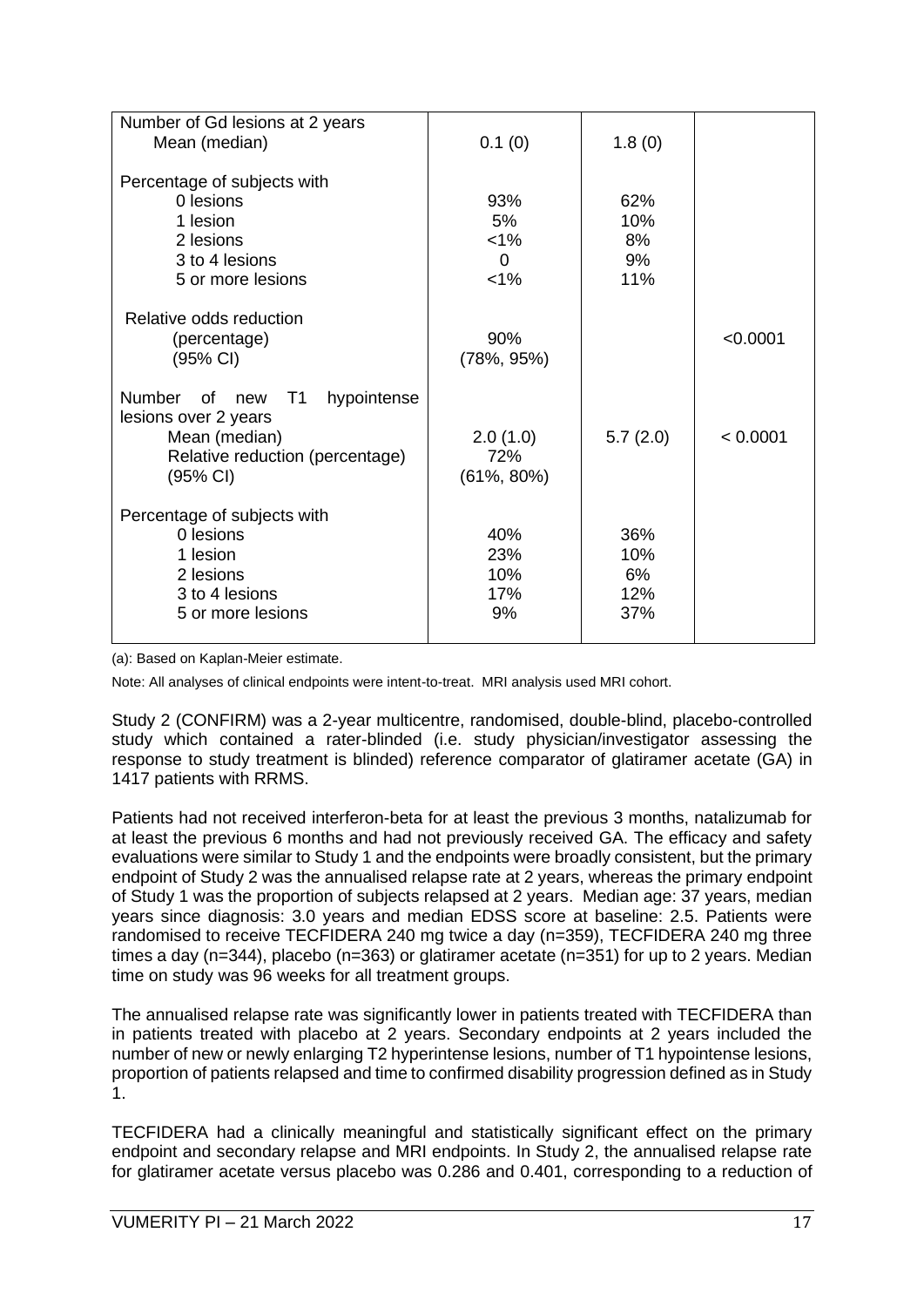29% (p=0.013) which is consistent with approved product labelling. The results for this study are shown in Table 5.

|                                                                                                                                                                                                                                         | <b>TECFIDERA</b><br>240 mg BID<br>$(n=359)$                                     | Placebo<br>$(n=363)$                        | $GA(n=350)$                                                                    |
|-----------------------------------------------------------------------------------------------------------------------------------------------------------------------------------------------------------------------------------------|---------------------------------------------------------------------------------|---------------------------------------------|--------------------------------------------------------------------------------|
| <b>Clinical Endpoints</b>                                                                                                                                                                                                               |                                                                                 |                                             |                                                                                |
| Annualised relapse rate<br>Relative reduction (percentage)<br>(95% CI)<br>P-value versus placebo                                                                                                                                        | 0.224<br>44%<br>$(26\%, 58\%)$<br>< 0.0001                                      | 0.401                                       | 0.286<br>29%<br>$(7\%, 45\%)$<br>0.0128                                        |
| Proportion relapsing (a)<br>Hazard ratio for first relapse<br>(95% CI)<br>P-value versus placebo                                                                                                                                        | 0.291<br>0.66<br>(0.51, 0.86)<br>0.0020                                         | 0.410                                       | 0.321<br>0.71<br>(0.55, 0.92)<br>0.0097                                        |
| Proportion with disability progression (a)<br>Hazard ratio<br>(95% CI)<br>P-value versus placebo                                                                                                                                        | 0.128<br>0.79<br>(0.52, 1.19)<br>0.2536                                         | 0.169                                       | 0.156<br>0.93<br>(0.63, 1.37)<br>0.7036                                        |
| <b>MRI Endpoint</b>                                                                                                                                                                                                                     | $n = 147$                                                                       | $n = 144$                                   | $n = 161$                                                                      |
| Number of new or newly enlarging<br>T2 lesions over 2 years<br>Mean (median)<br>Relative reduction (percentage)<br>(95% CI)<br>P-value versus placebo<br>Percentage of subjects with<br>0 lesions<br>1 lesion<br>2 lesions<br>3 lesions | 5.7(2.0)<br>71%<br>$(59\%, 79\%)$<br>< 0.0001<br>27%<br>17%<br>11%<br>8%<br>36% | 19.9 (11.0)<br>12%<br>5%<br>3%<br>4%<br>76% | 9.6(3.0)<br>54%<br>$(37\%, 67\%)$<br>< 0.0001<br>24%<br>14%<br>8%<br>6%<br>48% |
| 4 or more lesions<br>Number of Gd lesions at 2 years<br>Mean (median)<br>Percentage of subjects with<br>0 lesions<br>1 lesion<br>2 lesions<br>3 to 4 lesions<br>5 or more lesions                                                       | 0.5(0.0)<br>80%<br>11%<br>3%<br>3%<br>3%                                        | 2.0(0.0)<br>61%<br>17%<br>6%<br>2%<br>14%   | 0.7(0.0)<br>77%<br>12%<br>4%<br>2%<br>6%                                       |
| Relative odds reduction<br>(percentage)<br>(95% CI)<br>P-value versus placebo                                                                                                                                                           | 74%<br>$(54\%, 85\%)$<br>< 0.0001                                               |                                             | 61%<br>$(35\%, 76\%)$<br>0.0003                                                |

### **Table 5: Clinical and MRI Results of Study 2**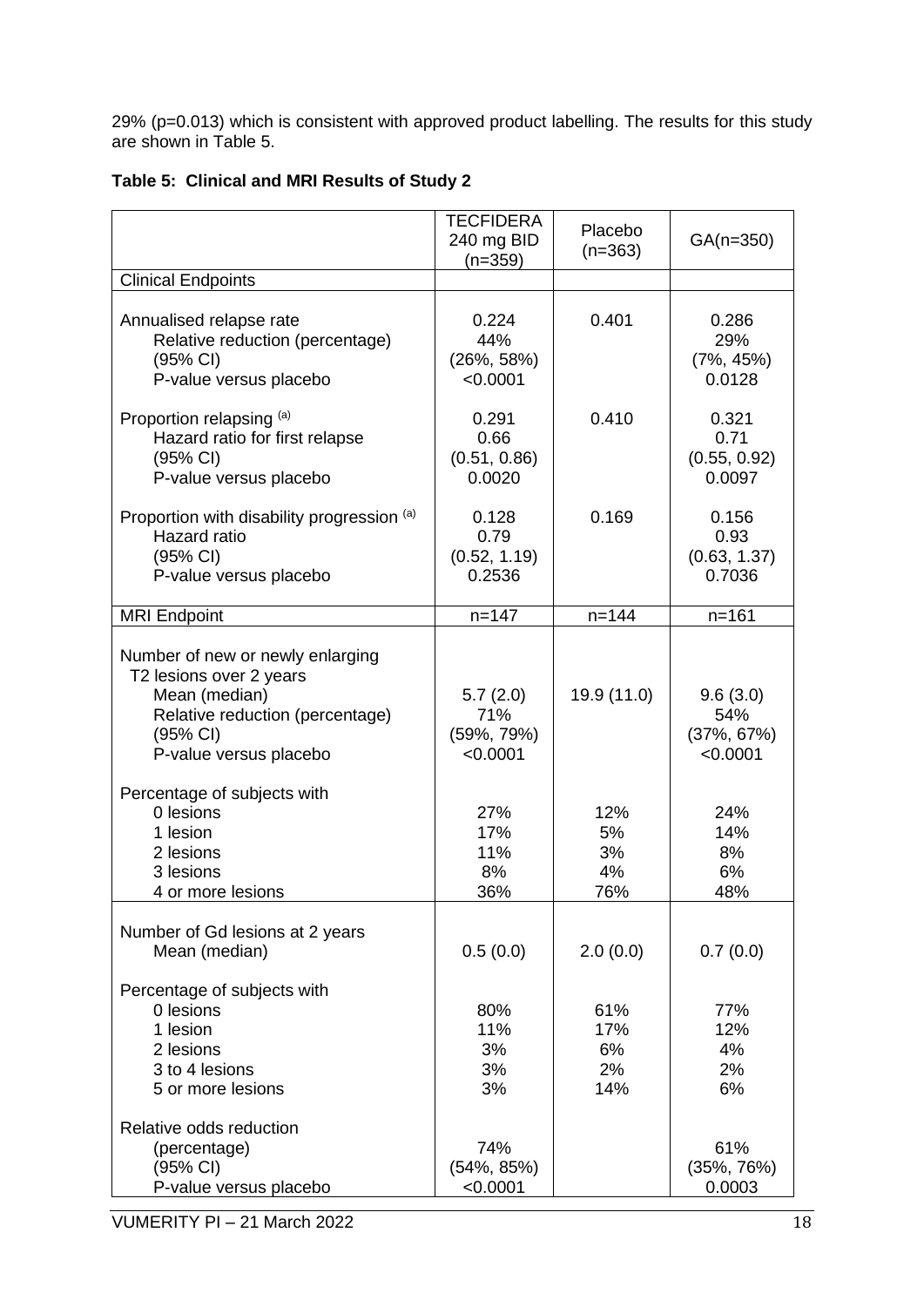|                                                                                                                                                | <b>TECFIDERA</b><br>240 mg BID<br>$(n=359)$ | Placebo<br>$(n=363)$ | $GA(n=350)$                                 |
|------------------------------------------------------------------------------------------------------------------------------------------------|---------------------------------------------|----------------------|---------------------------------------------|
| Number of new T1 hypointense lesions<br>over 2 years<br>Mean (median)<br>Relative reduction (percentage)<br>(95% CI)<br>P-value versus placebo | 3.8(1.0)<br>.57%<br>(39%, 70%)<br>< 0.0001  | 8.1(4.0)             | 4.5(2.0)<br>41%<br>$(18\%, 58\%)$<br>0.0021 |
| Percentage of subjects with                                                                                                                    |                                             |                      |                                             |
| 0 lesions                                                                                                                                      | 39%                                         | 21%                  | 34%                                         |
| 1 lesion                                                                                                                                       | 15%                                         | 6%                   | 12%                                         |
| 2 lesions                                                                                                                                      | 11%                                         | 7%                   | 14%                                         |
| 3 to 4 lesions                                                                                                                                 | 9%                                          | 21%                  | 12%                                         |
| 5 or more lesions                                                                                                                              | 26%                                         | 45%                  | 27%                                         |

(a): Based on Kaplan-Meier estimate.

Note: All analyses of clinical endpoints were intent-to-treat. MRI analysis used MRI cohort.

Pooled results at 2 years for Study 1 and Study 2 showed consistent and statistically significant results for TECFIDERA versus placebo in all primary and secondary endpoints, including time to confirmed disability progression (32% relative reduction compared to placebo).

Study 3 (ENDORSE) enrolled eligible patients from Study 1 and Study 2 into an 8-year two-phase extension study of 1736 patients with RRMS. The first phase was a multicenter, parallel-group, randomised, dose-blind, dose-comparison study. The second phase was an open-label study during which all patients received TECFIDERA at a dose of 240 mg twice a day. Eligible patients were enrolled at Week 96 (Visit 24) of their previous Study 1 or Study 2 visit, which served as the Baseline Visit for this extension study.

The primary objective of this study was to evaluate the long-term safety of TECFIDERA. The secondary objectives of this study were to evaluate the long-term efficacy of TECFIDERA using clinical endpoints (including relapse and ARR) and disability progression (EDSS) and MS brain lesions on MRI scans.

The median age of patients was 40.0 years. Most patients (945 patients, 54%) were in the study for 7 years or longer and the median time spent in the study (min, max) was 6.759 (0.04, 10.98) years.

In the first year of Study 3 in patients treated with TECFIDERA, the adjusted ARR (95% CI) ranged from 0.125 (0.084, 0.188) to 0.183 (0.108, 0.308), and in the eighth year of Study 3, it remained low and ranged from 0.077 (0.039, 0.153) to 0.129 (0.063, 0.265) in all treatment arms. During the overall study period, the adjusted ARR (95% CI) ranged from 0.126 (0.098, 0.162) to 0.185 (0.129, 0.265). During the overall Study 3 period, the majority of patients treated with TECFIDERA (between 59% and 69%) had no relapses. The estimated proportion of relapse (95% CI), at 8 years, in Study 3 ranged from 0.414 (0.314, 0.531) to 0.502 (0.426, 0.584).

In an integrated analysis of Study 1 and Study 2 with Study 3, patients continuously treated with TECFIDERA twice a day / twice a day (n=501; patients treated with TECFIDERA 240 mg twice a day in Study 1 or 2 and then TECFIDERA 240 mg twice a day in Study 3), adjusted ARR was 0.187 (95% CI, 0.156, 0.224) in Study 1 and Study 2, and was 0.141 (95% CI, 0.119, 0.167) in Study 3. The data in Figure 1 demonstrate that the adjusted ARR in patients treated with TECFIDERA was low and remained steady throughout the entire treatment time in Study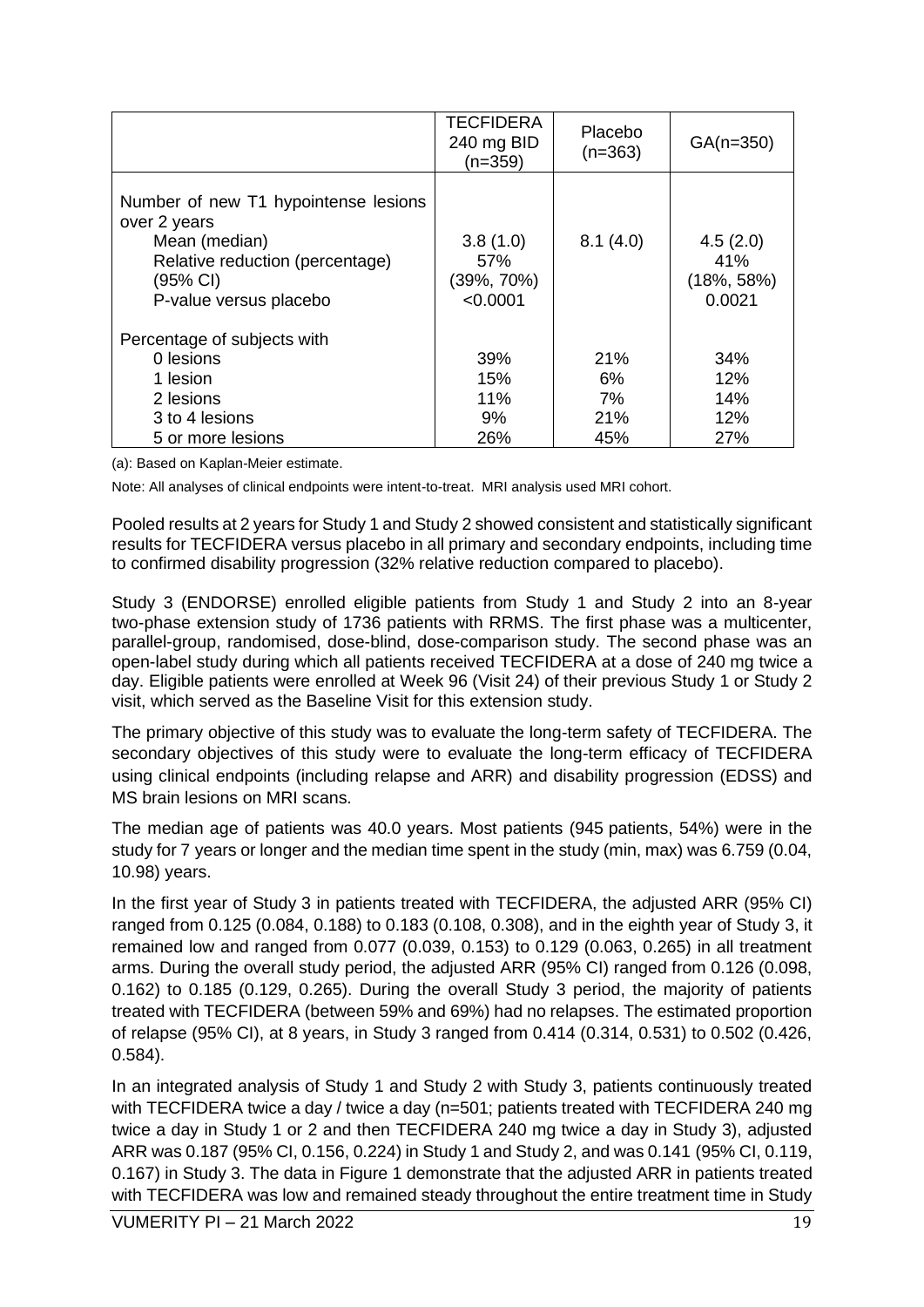1 or 2 and Study 3. For placebo / TECFIDERA patients (n=249; patients treated with placebo in Study 1 or 2 and then switched to TECFIDERA in Study 3), adjusted ARR was 0.330 (95% CI, 0.266, 0.408) and decreased after initiating TECFIDERA in Study 3, to 0.149 [95% CI, 0.116, 0.190]). The data in Figure 2 demonstrates that the adjusted ARR in patients treated with placebo in Study 1 or Study 2 decreased after initiating TECFIDERA in Study 3.

In Study 3, the mean (median) EDSS score at baseline ranged from 2.33 (2.00) to 2.67 (2.75). The estimated proportion of patients with confirmed progression (95% CI) in the eighth year of Study 3 ranged from 0.314 (0.268, 0.365) to 0.387 (0.311, 0.475).

In an integrated analysis of Study 1 and Study 2 with Study 3, the estimated proportion (95% CI) of patients with confirmed disability progression at 48 weeks (Study 1, 2 and 3 data combined) was 0.058 (0.041, 0.083) in the TECFIDERA twice a day / twice a day group and 0.077 (0.050, 0.118) in the placebo / TECFIDERA twice a day group. At Week 480, the estimated proportion (95%) of patients with confirmed disability progression (Study 1, 2 and 3 data combined) was 0.349 (0.302, 0.401) in the TECFIDERA twice a day / twice a day group and 0.362 (0.292, 0.443) in the placebo / TECFIDERA twice a day group.

In Study 3, 752 patients were included in an MRI cohort, which included patients who had previously been included in the MRI cohort of Study 1 or Study 2. Due to sample size restrictions, MRI results are presented only through Year 6 of Study 3. Across all treatment groups, the adjusted mean number of new or newly enlarging T2 lesions relative to Study 3 baseline over 6 years ranged from 3.911 to 8.650 (the adjusted mean was based on negative binomial regression, adjusted for region and baseline volume of T2 lesions). The mean number of Gd+ lesions at 6 years ranged from 0.0 (0.0) to 0.7 (0.0). The percentage of patients with no Gd+ lesions ranged from 84% to 100%. The mean number of new T1 lesions (based on negative binomial regression), ranged from 1.060 (1.0) to 4.326 (1.0). The median ranged from 1.0 to 2.5.

**Figure 1: Annualised Adjusted Relapse Rate by Yearly Interval for Patients Treated Continuously with TECFIDERA Twice a Day/Twice a Day (Study 1, Study 2, and Study 3)**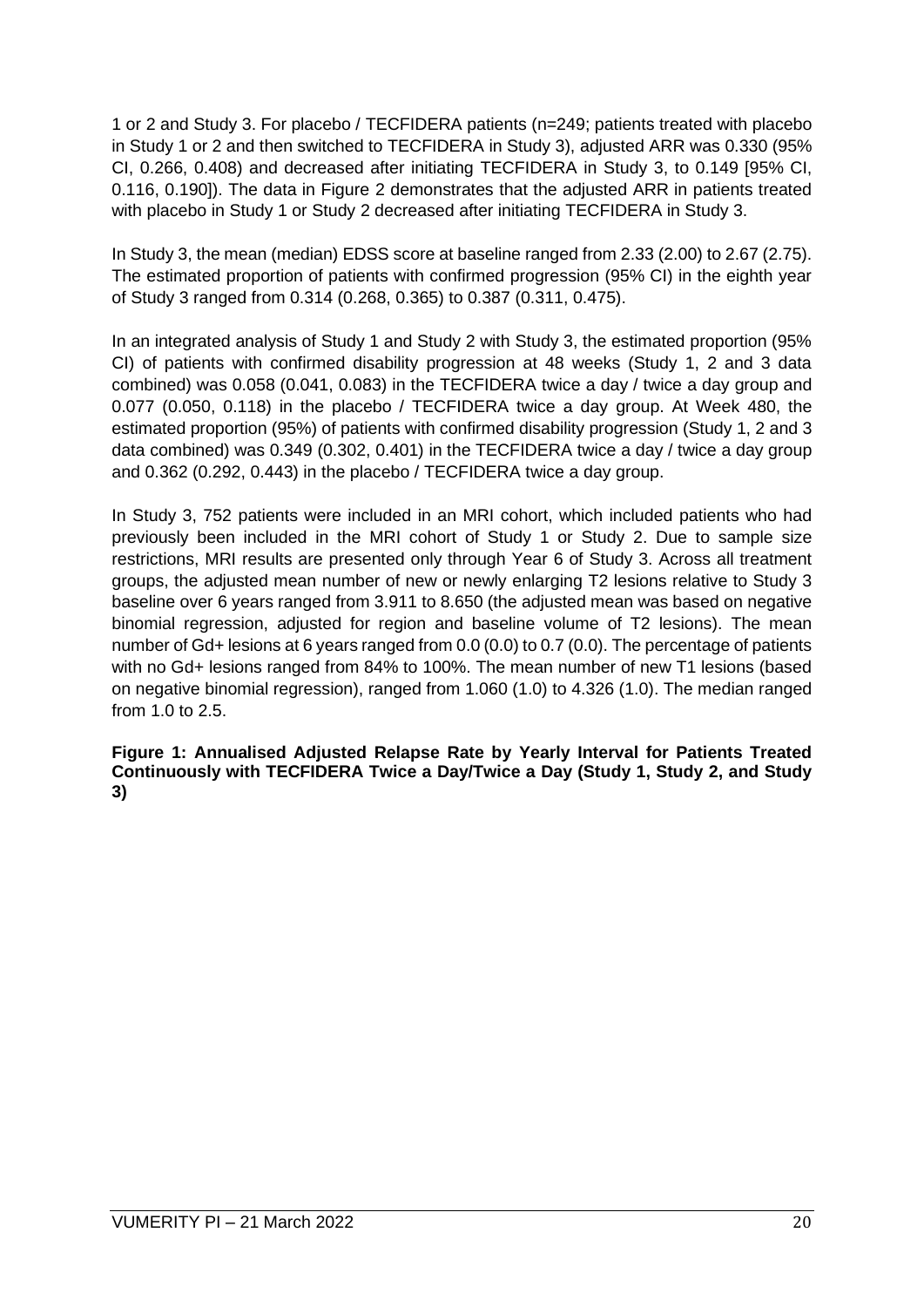Annualized relapse rate (objective relapses) by yearly interval - Study 303 ITT population (Studies 301 and 302 and Study 303 data combined)



NOTE 1: Data after subjects switched to alternative MS medications during the period are excluded.<br>2: Adjusted annualized relapse rate art 95% CI are based on negative binomial regression, except for 4-5 years, 5-6 years,

#### **Figure 2: Annualised Adjusted Relapse Rate by Yearly Interval for Placebo/TECFIDERA Patients (Study 1, Study 2, and Study 3)**

Annualized relapse rate (objective relapses) by yearly interval - Study 303 ITT population (Studies 301 and 302 and Study 303 data combined)



NOTE 1: Data after subjects switched to alternative MS medications during the period are excluded.<br>2: Adjusted annualized relayse rate and 95% CI are based on negative binomial regression, except for 4-5 years, 5-6 years, er of relanses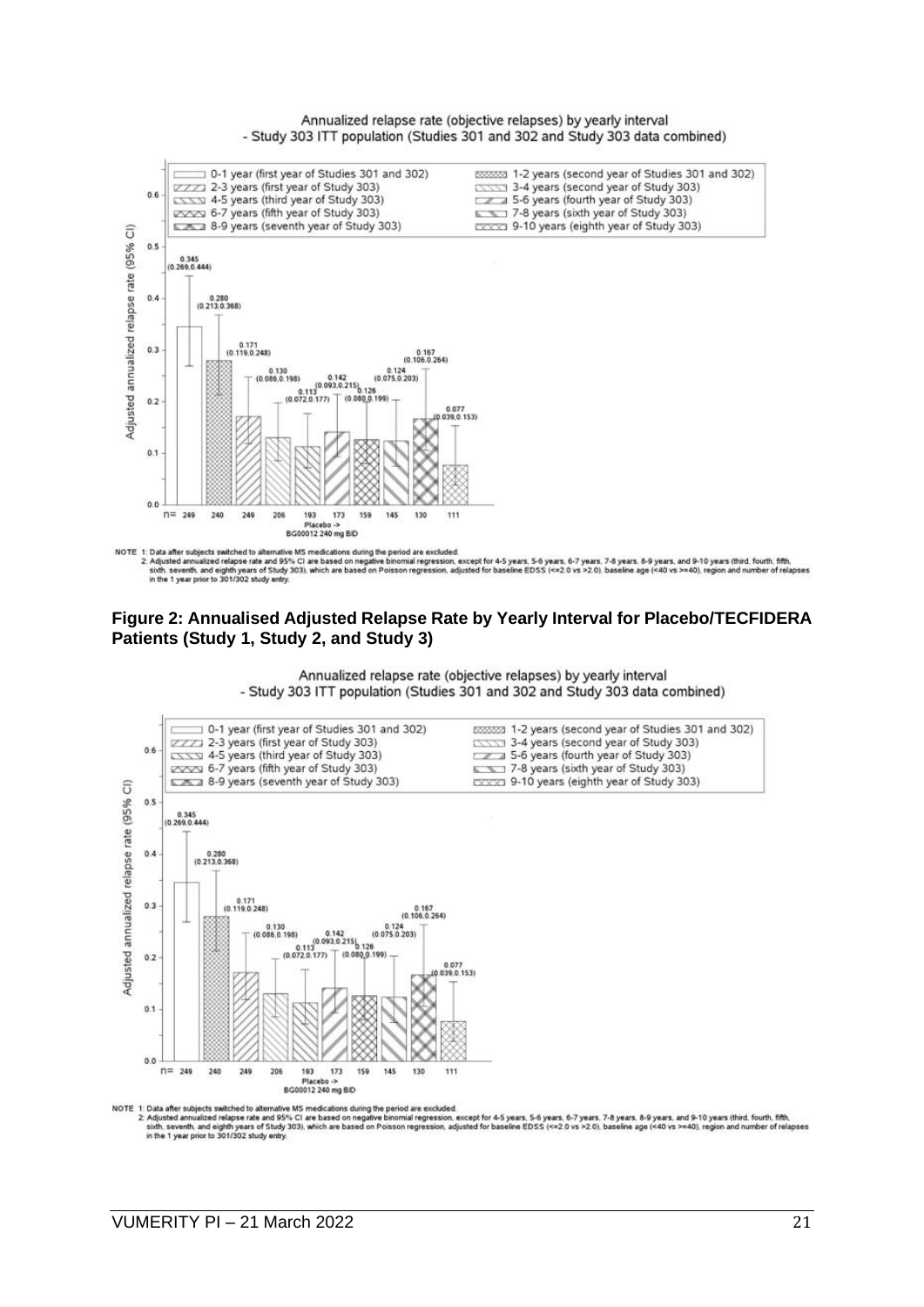### **5.2 PHARMACOKINETIC PROPERTIES**

Orally administered diroximel fumarate undergoes rapid presystemic hydrolysis by esterases and is converted to its primary metabolite, monomethyl fumarate, and an inactive metabolite HES. Diroximel fumarate is not quantifiable in plasma following oral administration of VUMERITY. Therefore, all pharmacokinetic analyses related to VUMERITY were performed with plasma monomethyl fumarate concentrations. Pharmacokinetic data were obtained in subjects with MS and healthy volunteers. Pharmacokinetic assessment showed that the pharmacokinetic parameters of monomethyl fumarate after administration of 462 mg VUMERITY and 240 mg TECFIDERA in adults are similar; therefore, VUMERITY is expected to provide a similar overall efficacy and safety profile to TECFIDERA.

### **Absorption**

The median time to reach maximum observed concentration of monomethyl fumarate is 2.5 to 3 hours. The peak plasma concentration  $(C_{max})$  and overall exposure (area under the concentration-time curve [AUC]) increased dose proportionally in the dose range studied (49 mg to 980 mg). Following administration of VUMERITY 462 mg twice a day in MS patients (Study A301), the mean  $C_{\text{max}}$  of monomethyl fumarate was 2.11 mg/L. The mean area under the concentration-time curve from time 0 to time of the last measurable concentration (AUC<sub>last)</sub> after a morning dose in MS patients was 4.15 mg\*hr/L. The mean steady state daily AUC (AUCss) of monomethyl fumarate was estimated to be 8.32 mg\*hr/L in MS patients.

Co-administration of VUMERITY with a high-fat, high-calorie meal did not affect the AUC of monomethyl fumarate but resulted in an approximately 44% reduction in  $C_{\text{max}}$  compared to fasted state. The monomethyl fumarate  $C_{\text{max}}$  with low-fat and medium-fat meals was reduced by approximately 12% and 25%, respectively.

### **Distribution**

The apparent volume of distribution (Vd) for monomethyl fumarate is between 72 L and 83 L in healthy volunteers after administration of VUMERITY. Human plasma protein binding of monomethyl fumarate was less than 25% and was not concentration dependent.

### **Metabolism**

In humans, VUMERITY is extensively metabolised by esterases, which are ubiquitous in the GI tract, blood, and tissues, before it reaches the systemic circulation. Esterase metabolism of diroximel fumarate produces both monomethyl fumarate, the active metabolite, and HES, an inactive metabolite.

Further metabolism of monomethyl fumarate occurs through esterases followed by the TCA cycle, with no involvement of the CYP system. Fumaric and citric acid, and glucose are the major metabolites of monomethyl fumarate in plasma.

### **Excretion**

Monomethyl fumarate is mainly eliminated as carbon dioxide in the expired air with only trace amounts recovered in urine. The terminal half-life (t1/2) of monomethyl fumarate is approximately 1 hour, and no accumulation in monomethyl fumarate plasma exposures occurred with multiple doses of VUMERITY. In a study with dimethyl fumarate, exhalation of CO2 was determined to be the primary route of elimination accounting for approximately 60% of the dose. Renal and fecal elimination are secondary routes of elimination, accounting for 15.5% and 0.9% of the dose, respectively.

HES is eliminated from plasma with a t1/2 of 10.7 hours to 14.8 hours. HES is mainly eliminated in urine.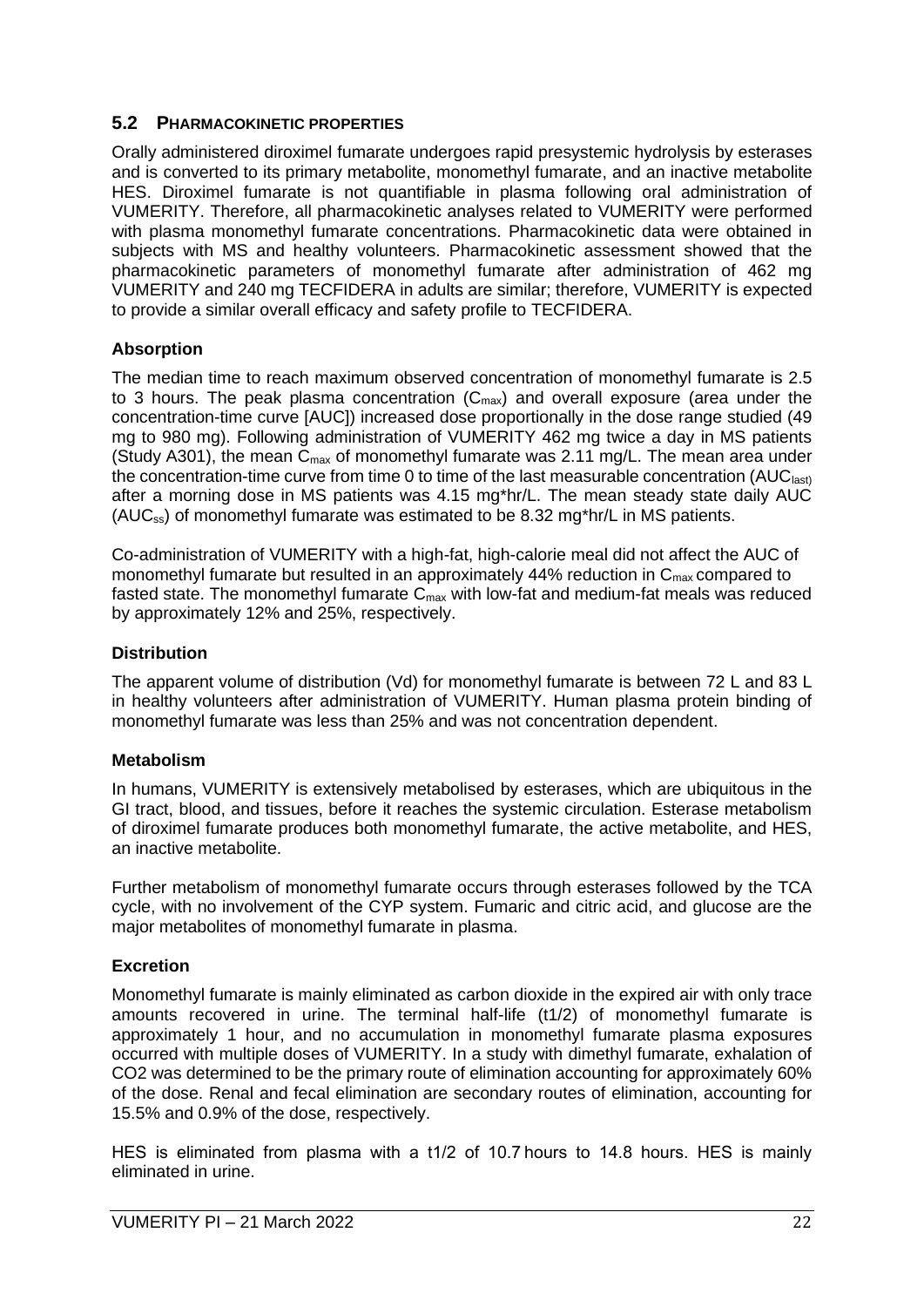### **Linearity**

VUMERITY exposure increases in an approximately dose proportional manner with single and multiple doses in the 49 to 980 mg dose range studied.

#### **Body Weight, Gender and Age**

Body weight is the main covariate of exposure (by  $C_{\text{max}}$  and AUC) of monomethyl fumarate after administration of VUMERITY and TECFIDERA, however it did not affect safety and efficacy measures evaluated in the clinical studies. Gender, age and race did not have a statistically significant impact on C<sub>max</sub> and AUC.

#### **Paediatric**

The PK profile of monomethyl fumarate after administration of VUMERITY has not been studied. The PK profile of monomethyl fumarate after administration of VUMERITY is anticipated to be similar between adults and paediatric patients. The PK profile of monomethyl fumarate after administration of dimethyl fumarate 240 mg twice a day in paediatric patients with RRMS was evaluated in an open-label single arm study in patients aged 13-17 years (n=21). The PK of dimethyl fumarate in these patients was consistent with that previously observed in adult patients.

#### **Race and Ethnicity**

Race and ethnicity have no effect on the PK of monomethyl fumarate after administration of TECFIDERA. Limited data suggest no effect of race and ethnicity on the PK of monomethyl fumarate after administration of VUMERITY.

#### **Renal Impairment**

A single-dose clinical study investigating the effect of renal impairment on the PK of the VUMERITY metabolites monomethyl fumarate and HES was conducted. The study included cohorts with mild, moderate, and severe renal impairment and a healthy cohort and found no clinically relevant changes in monomethyl fumarate exposure. HES exposure increased by 1.3-, 1.8-, and 2.7-fold with mild, moderate, and severe renal impairment, respectively. In EVOLVE-MS-1, there were 205 subjects with mild renal impairment (glomerular filtration rate < 90 mL/min/1.73cm<sup>3</sup> and ≥60 mL/min/1.73cm<sup>3</sup>) at the time of data cutoff, and there were no clinically relevant differences in safety findings in this group as compared to subjects with no renal impairment. There are no data available on long-term use of VUMERITY in patients with moderate or severe renal impairment.

#### **Hepatic Impairment**

As diroximel fumarate and monomethyl fumarate are metabolised by esterases, without the involvement of CYP450 system, hepatic impairment is not expected to affect exposure to monomethyl fumarate and HES. Therefore, no studies have been conducted in subjects with hepatic impairment and no dosage adjustment is necessary.

### **Alcohol**

Administration of VUMERITY at the same time with 5% v/v and 40% v/v ethanol did not alter total monomethyl fumarate exposure relative to administration with water, demonstrating that the co-ingestion of ethanol does not induce dose dumping. The mean peak plasma monomethyl fumarate concentration for diroximel fumarate was decreased by 9% and 21%, when co-administered with 240 mL of 5% v/v and 40% v/v of ethanol, respectively.

### **5.3 PRECLINICAL SAFETY DATA**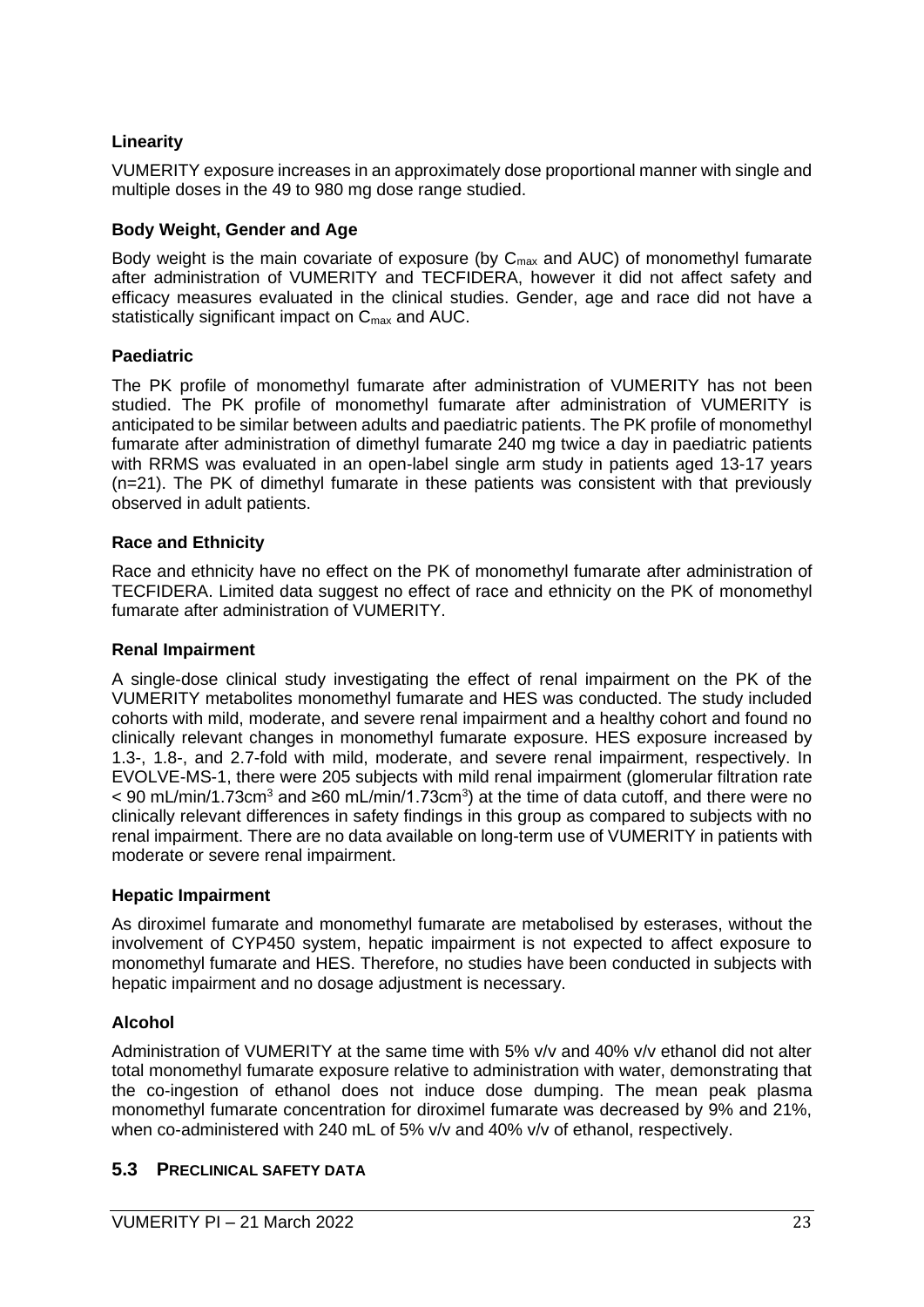#### **Genotoxicity**

Diroximel fumarate was not mutagenic in the *in vitro* bacterial reverse mutation assay. It was clastogenic in the *in vitro* chromosomal aberration assay in human peripheral blood lymphocytes, but not clastogenic/genotoxic *in vivo* in the rat micronucleus and comet assays. The active metabolite, monomethyl fumarate, was negative in the *in vitro* bacterial reverse mutation assay and in an *in vivo* rat bone marrow cytogenetic test but was clastogenic in an *in vitro* chromosomal aberration assay in human peripheral blood lymphocytes. The major inactive metabolite, HES, was not mutagenic in the *in vitro* bacterial reverse mutation assay and was not clastogenic in the *in vitro* chromosomal aberration assay in human peripheral blood lymphocytes. The weight of evidence does not suggest a risk of genotoxicity in patients, with negative results in *in vivo* studies considered more reliable than the inconsistent findings in *in vitro* studies.

### **Carcinogenicity**

Carcinogenicity studies of diroximel fumarate were conducted in transgenic *ras*H2 mice and in rats. Maximum exposures to MMF were low in rats and male mice (2× to 3× the maximum clinical AUC), and maximum exposures to HES were low in both species (both sexes,  $1 \times$  to  $4 \times$ ). More adequate exposures to MMF were seen in female mice (exposure ratio 11) that received the limit dose. In transgenic *ras*H2 mice, diroximel fumarate was administered orally to males at doses of 30, 100, or 300 mg/kg/day and to females at doses of 30, 100, 300, or 1000 mg/kg/day for 26 weeks. Diroximel fumarate was not carcinogenic in either sex (monomethyl fumarate exposure was up to approximately 3× and 11 $\times$  and HES exposure was up to approximately 1 $\times$  and 4 $\times$  in males and females, respectively, relative to exposure at the MRHD of diroximel fumarate on an AUC basis). In the rat study, diroximel fumarate was administered orally at doses of 15, 50, or 150 mg/kg/day to male and female animals for 90 and 94 weeks, respectively. Diroximel fumarate was not carcinogenic in female rats; in males, diroximel fumarate increased the incidence of testicular Leydig cell adenomas at 150 mg/kg/day (monomethyl fumarate and HES exposure was approximately 2× at the MRHD).

Leydig cell adenomas have been reported in male rats following treatment with dimethyl fumarate. The rat is particularly sensitive to developing this tumour type and the relevance of these findings to human risk is considered low.

## **6 PHARMACEUTICAL PARTICULARS**

### **6.1 LIST OF EXCIPIENTS**

#### Capsule contents (enteric-coated minitablets)

Methacrylic acid-ethyl acrylate copolymer (1: 1) **Crospovidone** Microcrystalline cellulose Colloidal anhydrous silica Triethyl citrate Purified talc Magnesium stearate

#### Capsule shell

Hypromellose Titanium dioxide Potassium chloride Carrageenan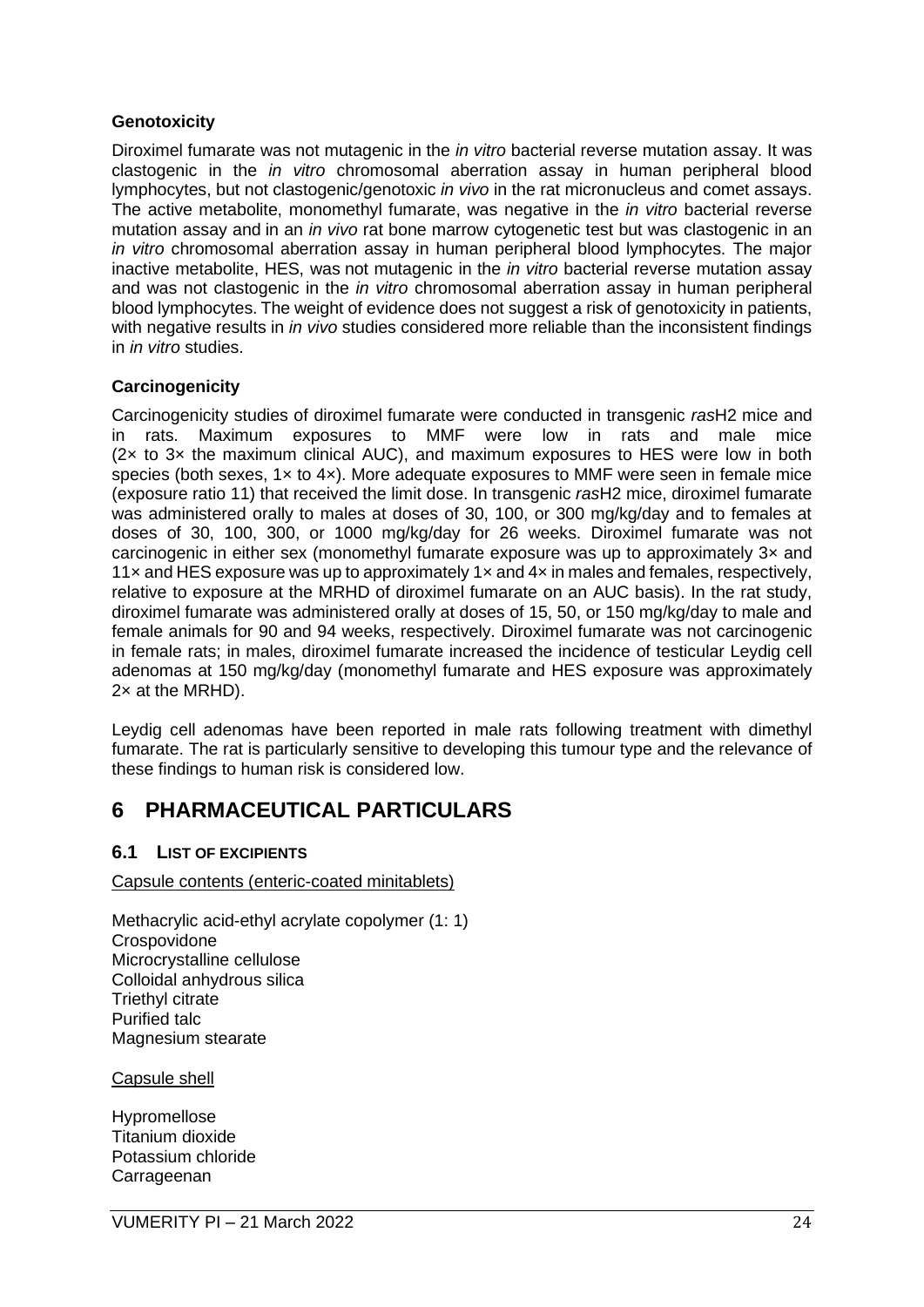TekPrint SW-9008 Black Ink (capsule print – Proprietary Ingredient ID 2343)

#### **6.2 INCOMPATIBILITIES**

Incompatibilities were either not assessed or not identified as part of the registration of this medicine.

### **6.3 SHELF LIFE**

In Australia, information on the shelf life can be found on the public summary of the Australian Register of Therapeutic Goods (ARTG). The expiry date can be found on the packaging.

#### **6.4 SPECIAL PRECAUTIONS FOR STORAGE**

Store below 25°C.

Store in original bottle to protect from moisture.

#### **6.5 NATURE AND CONTENTS OF CONTAINER**

HDPE bottle with a polypropylene lid and silica gel desiccant.

Pack-size of 120 capsules.

#### **6.6 SPECIAL PRECAUTIONS FOR DISPOSAL**

In Australia, any unused medicine or waste material should be disposed of by taking to your local pharmacy.

#### **6.7 PHYSICOCHEMICAL PROPERTIES**

#### **Chemical structure**

 $C_{11}H_{13}NO_6$ , 2-Butenedioic acid (2E)-, 1-[2-(2,5-dioxo-1-pyrrolidinyl)ethyl] 4-methyl ester, molecular mass 255.22 grams/mole.



### **CAS number**

The CAS Registry Number is 1577222-14-0.

## **7 MEDICINE SCHEDULE (POISONS STANDARD)**

Schedule 4 – Prescription Only Medicine.

## **8 SPONSOR**

Biogen Australia Pty Ltd ABN 30 095 760 115 Level 4, 2 Banfield Road Macquarie Park, NSW 2113.

www.biogen.com.au